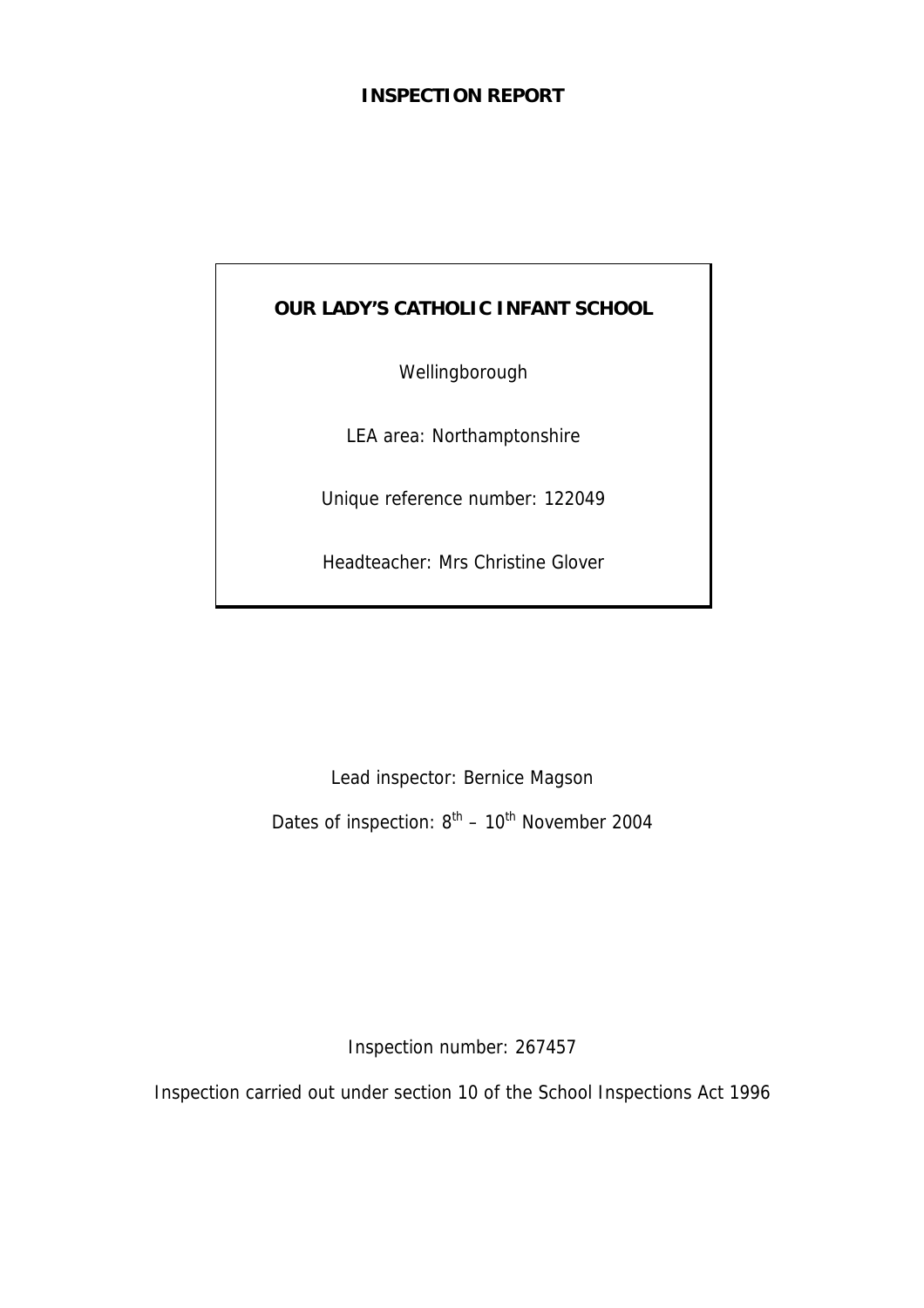### © Crown copyright 2004

This report may be reproduced in whole or in part for non-commercial educational purposes, provided that all extracts quoted are reproduced verbatim without adaptation and on condition that the source and date thereof are stated.

Further copies of this report are obtainable from the school. Under the School Inspections Act 1996, the school must provide a copy of this report and/or its summary free of charge to certain categories of people. A charge not exceeding the full cost of reproduction may be made for any other copies supplied.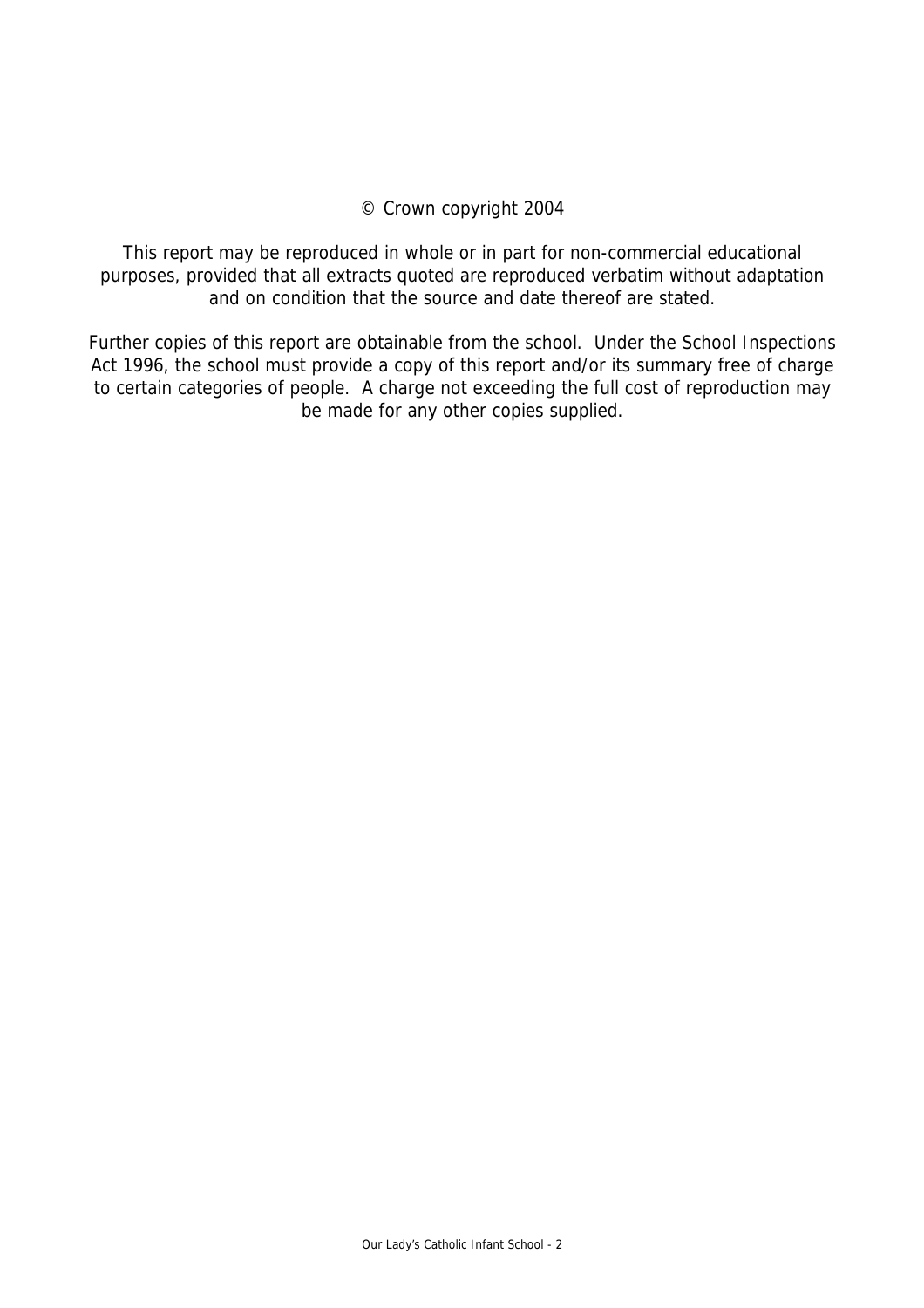# **INFORMATION ABOUT THE SCHOOL**

| Type of school:                                             | Infant                                                |
|-------------------------------------------------------------|-------------------------------------------------------|
| School category:                                            | Voluntary aided                                       |
| Age range of pupils:                                        | $4 - 7$                                               |
| Gender of pupils:                                           | Mixed                                                 |
| Number on roll:                                             | 168                                                   |
| School address:                                             | Henshaw Road<br>Wellingborough                        |
| Postcode:                                                   | Northamptonshire<br><b>NN8 2BE</b>                    |
| Telephone number:                                           | 01933 224900                                          |
| Fax number:                                                 | 01933 224902                                          |
| Appropriate authority:<br>chair<br>of<br>Name<br>governors: | The governing body<br>Rev. Deacon Peter Griffin<br>0f |
| Date<br>0f<br>previous<br>inspection:                       | May 1999                                              |

# **CHARACTERISTICS OF THE SCHOOL**

This voluntary aided infant school admits pupils from the Catholic parish of Our Lady of the Sacred Heart in Wellingborough, St Peter's parish in Rushden and the parishes in other surrounding districts. There are 168 pupils on roll, aged from 4 to 7 years of age. Some families experience poverty, unemployment and family deprivation and socio-economic indicators are below average overall. Movement of families in and out of the area is above average, at 20 per cent in the last school year. An above average number of families are entitled to free school meals. Most pupils are of white British origin, with a small number of Asian, Caribbean and Chinese heritage. A few pupils speak Gujarat, Italian and Portuguese as their mother tongue and a small number are at the early stages of fluency in English. At present there are 60 children in the reception year. On entry to school, there is a significant variation in attainment within each cohort. For the current reception children attainment is average in all areas of learning. A well above average number of pupils is identified with special educational needs, including learning and behavioural difficulties. There was significant instability in leadership and management following the last inspection, including the appointment of two temporary and a permanent headteacher.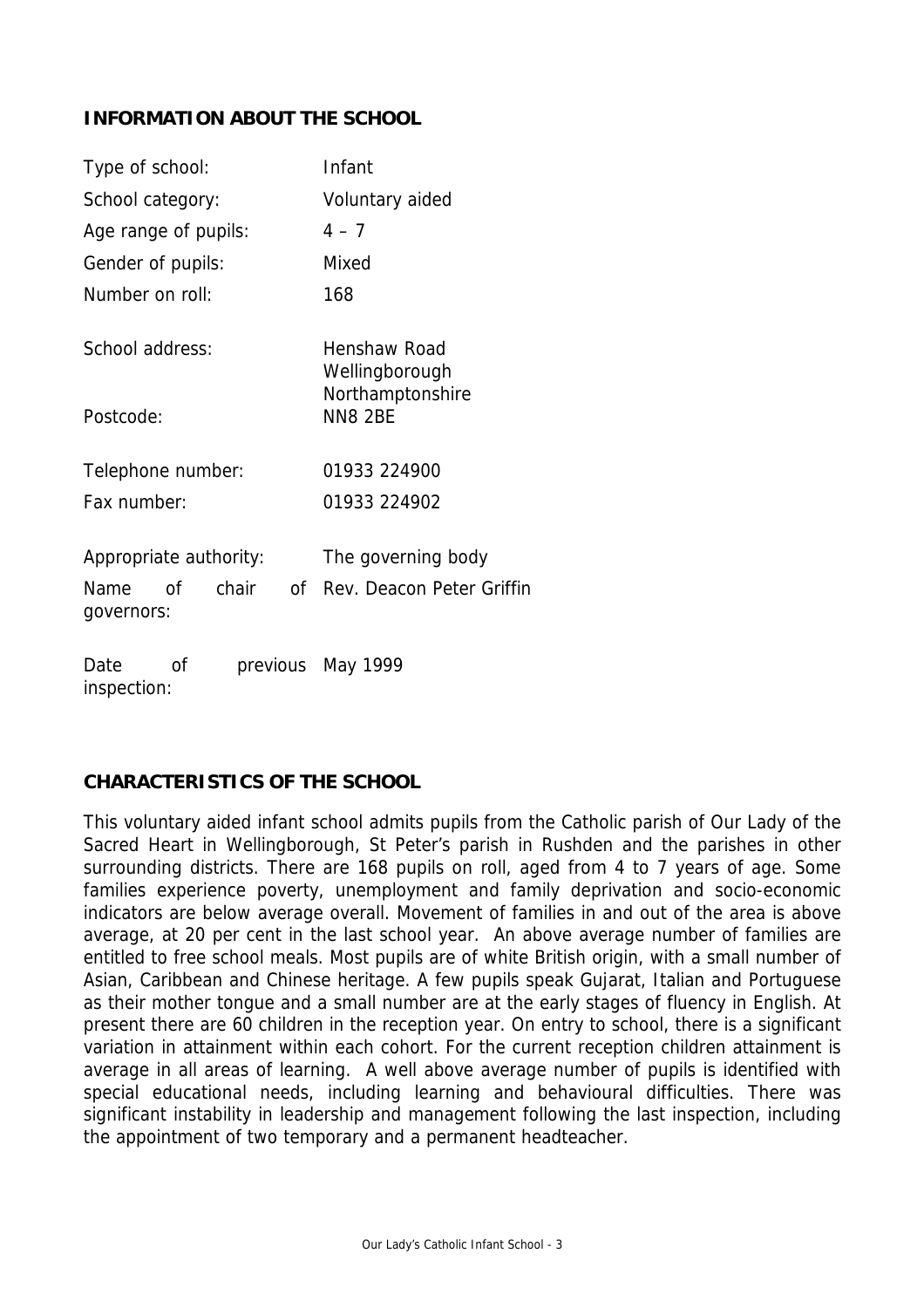In 2004, the school achieved Investors in People status and gained a bronze "Healthy Schools" award. An achievement award was received in 2001 in recognition of high standards.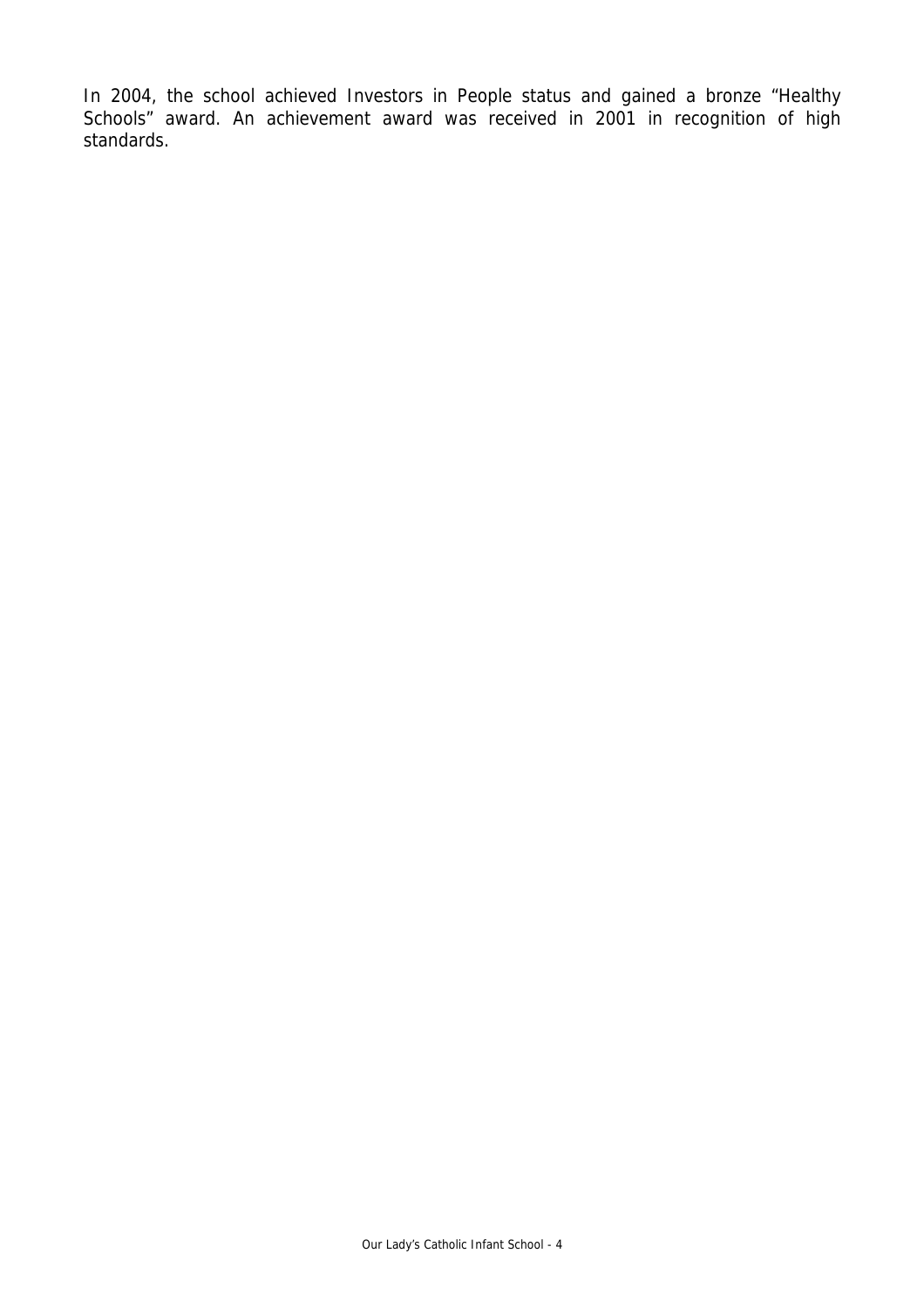# **INFORMATION ABOUT THE INSPECTION TEAM**

| Members of the inspection team |                        | <b>Subject responsibilities</b> |                                                                                                                            |
|--------------------------------|------------------------|---------------------------------|----------------------------------------------------------------------------------------------------------------------------|
| 18143                          | <b>Bernice Magson</b>  | Lead inspector                  | English;<br>history;<br>geography;<br>personal, social and health<br>education; English<br>as<br>an<br>additional language |
| 13526                          | <b>Richard Barnard</b> | Lay inspector                   |                                                                                                                            |
| 20911                          | <b>Judy Dawson</b>     | Team inspector                  | Foundation Stage;<br>science;<br>information and communication<br>technology; art and design;<br>music                     |
| 21411                          | <b>Adrian Portlock</b> | Team inspector                  | design<br>Mathematics;<br>and<br>technology; physical education;<br>special educational needs                              |

The inspection contractor was :

Inspire Educational Ltd

 The Coach House 132 Whitaker Road Derby

DE23 6AP

Any concerns or complaints about the inspection or the report should be made initially to the inspection contractor. The procedures are set out in the leaflet 'Complaining about Ofsted Inspections', which is available from Ofsted Publications Centre (telephone 07002 637833) or Ofsted's website (www.oftsed.gov.uk).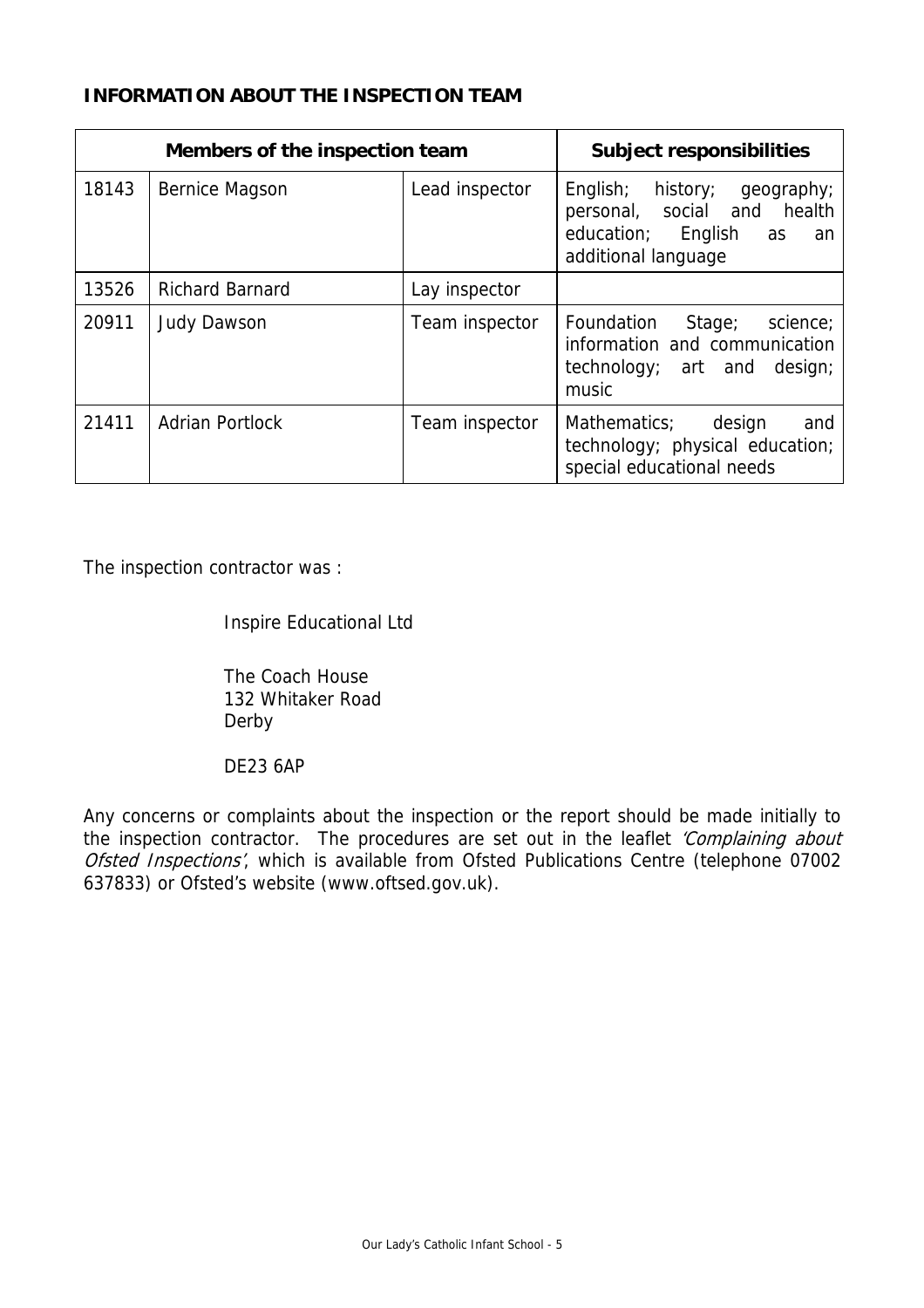# **REPORT CONTENTS**

|                                                                                                                                    | Page |
|------------------------------------------------------------------------------------------------------------------------------------|------|
| <b>PART A: SUMMARY OF THE REPORT</b>                                                                                               | 6    |
| <b>PART B: COMMENTARY ON THE MAIN INSPECTION FINDINGS</b>                                                                          |      |
| <b>STANDARDS ACHIEVED BY PUPILS</b>                                                                                                | 8    |
| Standards achieved in areas of learning, subjects and courses                                                                      |      |
| Pupils' attitudes, values and other personal qualities                                                                             |      |
| QUALITY OF EDUCATION PROVIDED BY THE SCHOOL                                                                                        | 10   |
| Teaching and learning<br>The curriculum<br>Care, guidance and support<br>Partnership with parents, other schools and the community |      |
| <b>LEADERSHIP AND MANAGEMENT</b>                                                                                                   | 15   |
| PART C: THE QUALITY OF EDUCATION IN AREAS OF LEARNING,<br><b>AND SUBJECTS</b>                                                      | 17   |
| AREAS OF LEARNING IN THE FOUNDATION STAGE                                                                                          |      |
| <b>SUBJECTS IN KEY STAGE ONE</b>                                                                                                   |      |
|                                                                                                                                    |      |

# **PART D: SUMMARY OF THE MAIN INSPECTION JUDGEMENTS 29**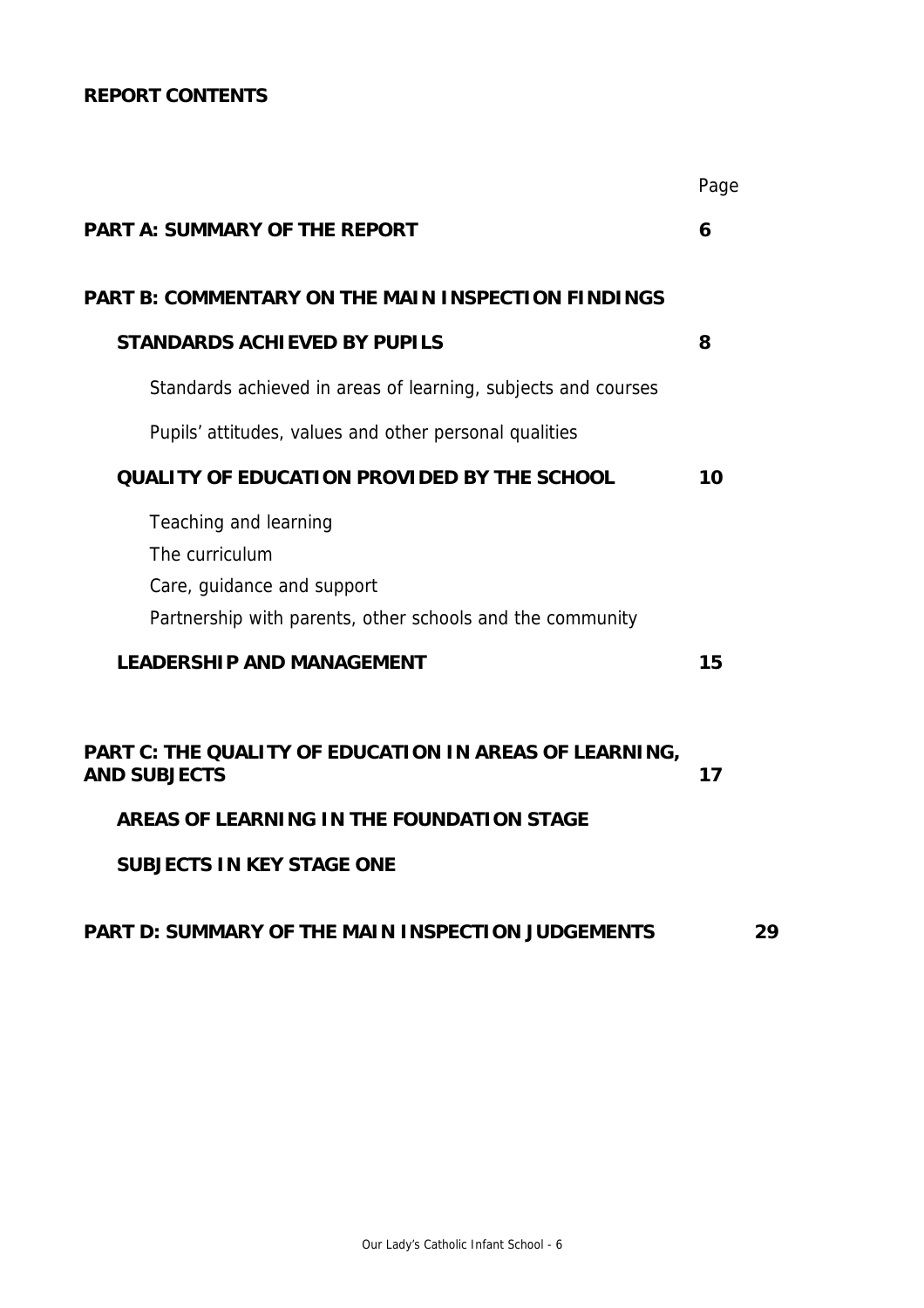# **PART A: SUMMARY OF THE REPORT**

# **OVERALL EVALUATION**

**This is a good school** providing a good quality of education for its pupils. They attain above average standards by the age of seven. The quality of teaching and learning and of leadership and management are good. The school provides good value for money.

The school's main strengths and weaknesses are:

- This is a caring and inclusive school which has a strong Catholic ethos:
- In Year 2 standards in reading, mathematics and art and design are well above average;
- Standards are below average in information and communication technology (ICT) in Year 2;
- Teaching and learning are good, except in ICT, enabling all pupils to achieve well;
- Assessment systems are not used sufficiently, except in literacy and numeracy;
- The leadership of the headteacher is very good;
- The roles of key staff and most coordinators are underdeveloped, including in the Foundation Stage and special educational needs.

There has been a good rate of improvement since the last inspection. All key issues have been addressed. There is good improvement in the leadership and management of the school, despite a significant period of instability. Standards are at an above average level, as previously. The ethos of the school and all its relationships are now very good. The learning environment has been developed extensively and provides pupils with better opportunities, particularly in the Foundation Stage and outdoors. Staff training has improved the quality of teaching and learning in design and technology but in ICT improvements in staff training and resources have been insufficient.

### **STANDARDS ACHIEVED**

The table shows the standards achieved by pupils at the end of Year 2 based on average points scored in National Curriculum tests.

| Results in National<br>Curriculum tests at the end |      | similar schools |      |      |
|----------------------------------------------------|------|-----------------|------|------|
| of Year 2, compared with:                          | 2002 | 2003            | 2004 | 2004 |
| Reading                                            |      | ີ               |      | n    |
| Writing                                            |      | B               | ĸ    |      |
| <b>Mathematics</b>                                 |      |                 | ĸ    |      |

Key: A - well above average; B – above average; C – average; D – below average; E – well below average Similar schools are those with similar percentages of pupils eligible for free school meals

**The achievement of pupils is good.** In the Foundation Stage children achieve well and reach the expected goals for their age in all areas of learning by the end of reception. In some cohorts, attainment on entry is higher and children exceed expectations for their age, as is predicted for the current reception. Standards have improved significantly in the last two years to above average levels. In the 2004 national tests, Year 2 standards are above average in writing and mathematics and average in reading. A third of pupils have attained the higher Level 3 in reading, writing and mathematics. Compared to schools in similar settings standards are well above average in all areas tested. The performance of girls is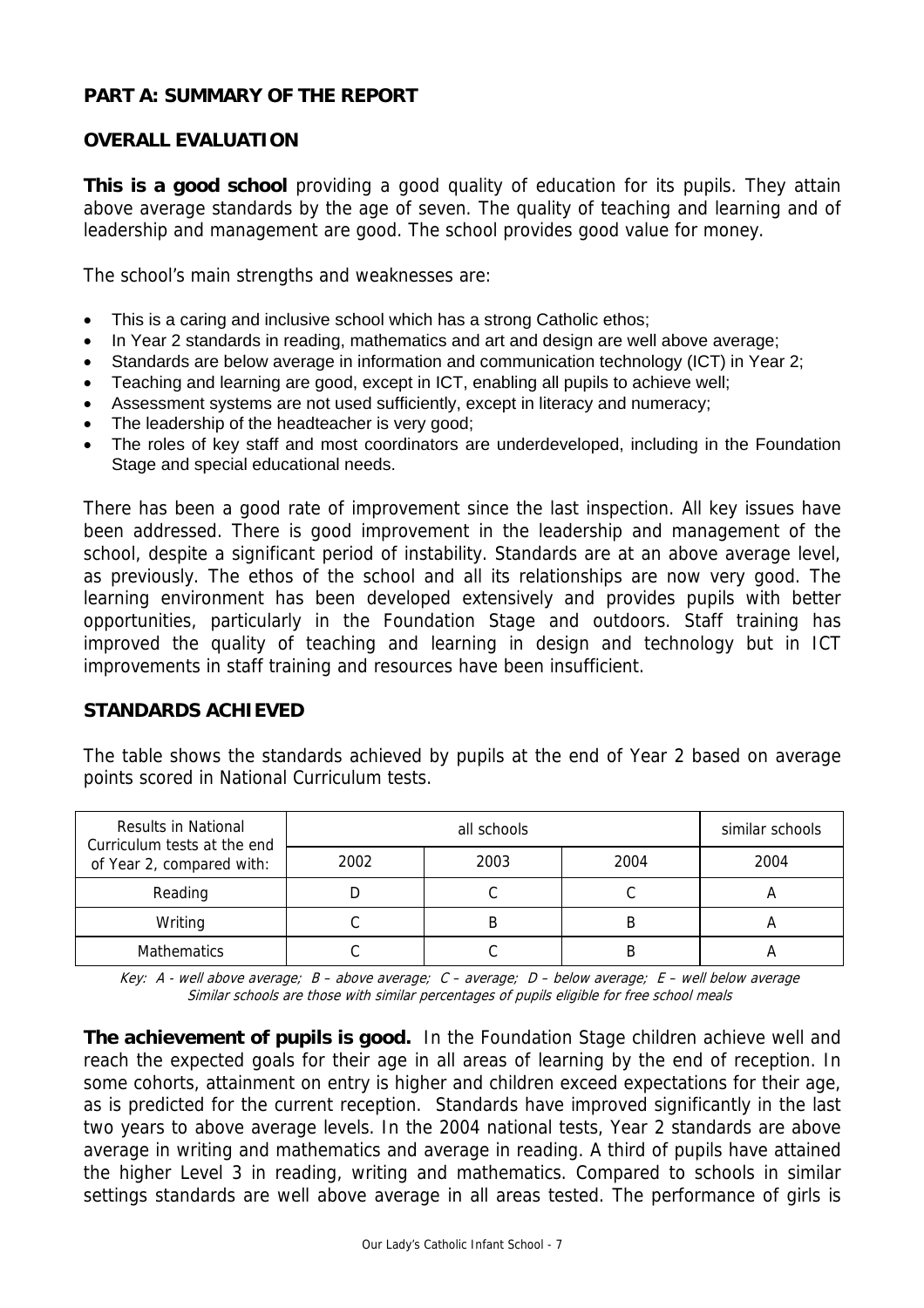much better than boys in reading and writing. The school has introduced strategies to improve the performance of boys, initially for the present Year 1. In the current Year 2, standards are well above average in reading, mathematics and art and design, above average in writing and history and average in science. More able pupils, those with special educational needs or with English as an additional language achieve well and meet their individual targets.

Pupils' personal development, including their **spiritual, moral, social and cultural**  development is very good. Pupils behave very well in lessons and around the school and have very good relationships with each other and with staff. Attitudes to learning are very good. Although attendance was below the national average over the last school year, it is currently average.

# **QUALITY OF EDUCATION**

**The quality of education provided by the school is good. Teaching and learning are good overall**. The majority of lessons seen during the inspection were good or better. In the Foundation Stage a third of the teaching was very good and the remainder of a good quality. In exploratory play and teacher led activities, reception children are challenged effectively in a wide range of activities which enables them to explore very well the world around them both in the classroom and outdoors. In reception, there are good numbers of teachers and other adults to ensure that learning remains effective. In Year 1 the teachers have good subject expertise in most subjects and they question pupils skilfully to extend their knowledge. Almost all lessons seen in Year 1 were of a good quality or better, and one in art and design was of an excellent quality. In Year 2, teachers use a good range of teaching strategies in literacy and numeracy, which challenge and interest pupils and are effective in raising standards. However there is insufficient use made of ICT to extend knowledge and skills in other subjects. Teaching assistants make a very effective contribution to the teaching and learning in all classes and give good support to the pupils with special educational needs. Assessment is satisfactory in ensuring that pupils are challenged appropriately and its use to track progress is good in literacy and numeracy. In other subjects its use is too inconsistent for it to be satisfactory.

The curriculum is good throughout the school. Lessons are planned well so that knowledge and skills are extended systematically and with a good focus on the provision of first-hand learning experiences. It is a very inclusive curriculum; additional activities support many different groups very well so that they have equal access and opportunity to learn. There is a very good range of activities to develop pupils' personal, social and emotional development and promote pupils' spiritual and cultural awareness. Teachers care for pupils very well and give good support and guidance. The school works hard to develop effective links with parents. There are good links with the church and other schools.

# **LEADERSHIP AND MANAGEMENT**

**Leadership and management are good overall.** Since her appointment, the headteacher has provided the school with a very clear educational direction, which is raising standards and improving the quality of education for all pupils. She has been very successful in gaining the trust, loyalty and support of the school community and the church. Under her guidance the leadership and management roles of key staff are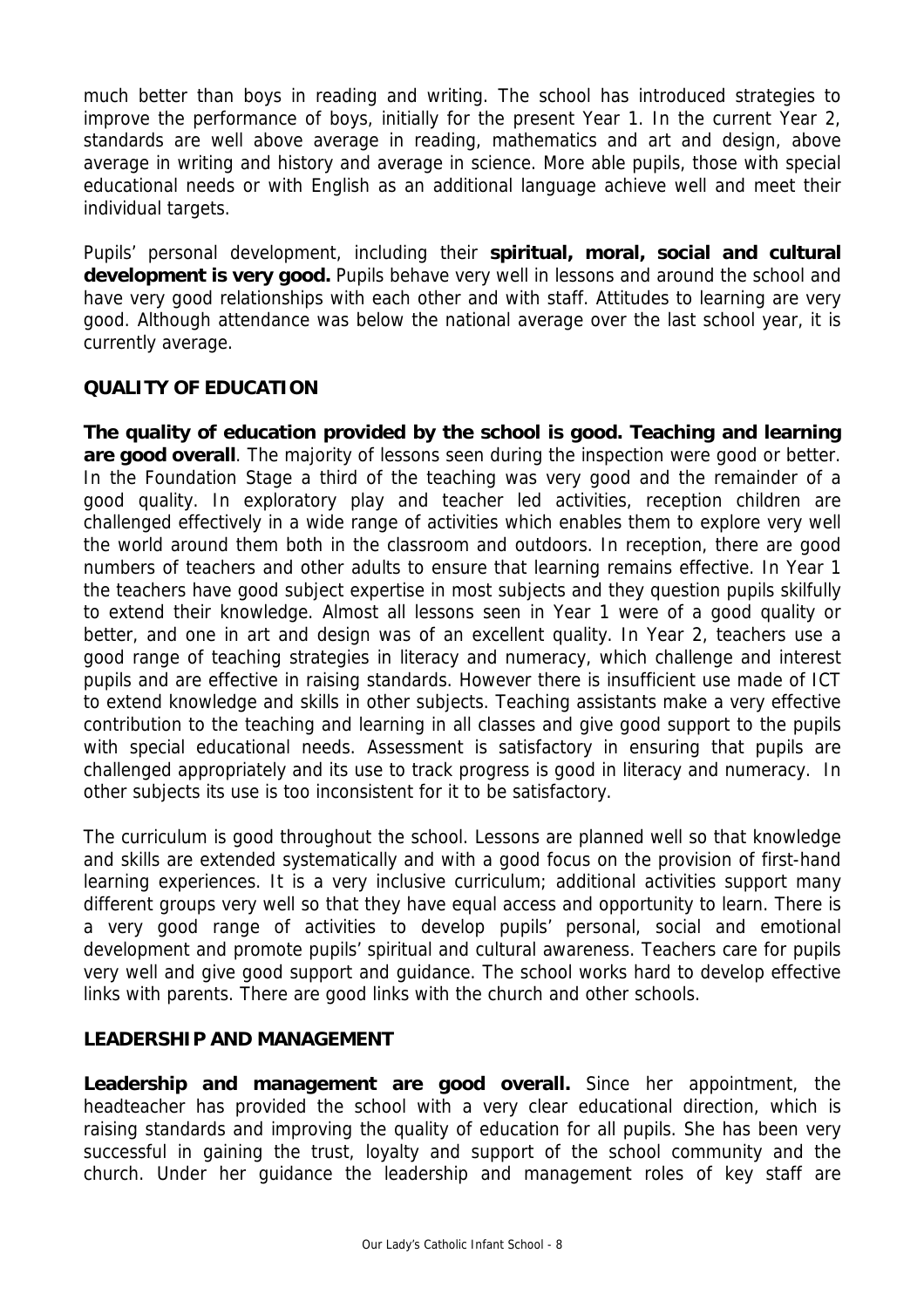improving. Governance of the school is good. Governors have a good understanding of their role, are committed to school improvement and meet all statutory requirements.

# **PARENTS' AND PUPILS' VIEWS OF THE SCHOOL**

Parents and pupils hold very positive views of the school.

# **IMPROVEMENTS NEEDED**

The most important things the school should do to improve are:

- Raise standards in ICT
- Improve the use of assessment
- Develop the roles of key staff and coordinators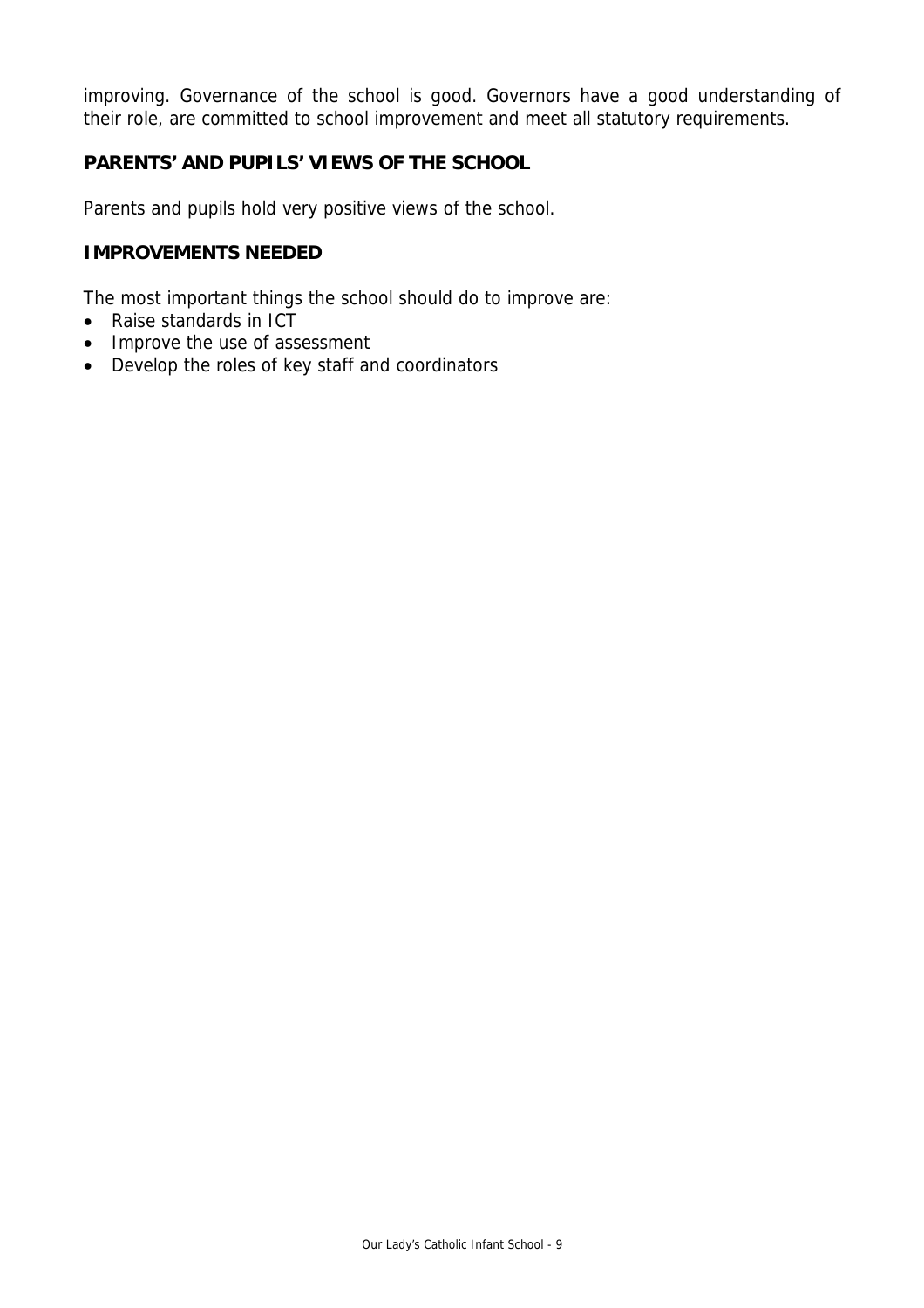# **PART B: COMMENTARY ON THE INSPECTION FINDINGS**

# **STANDARDS ACHIEVED BY PUPILS**

# **Standards achieved in areas of learning, subjects and courses**

Standards are above average overall and pupils achieve well.

#### **Main strengths and weaknesses**

- Compared to similar schools, pupils have achieved well above average results in national tests in reading, writing and mathematics
- Standards are high in art and design by Year 2
- In ICT standards are below average by Year 2

### **Commentary**

1. When children join the reception year there is a significant variation in their attainment. For the current cohort, attainment matches that expected for their age in all areas of learning, apart from their creative and personal, social and emotional development where it is above average. However, the attainment of the previous cohort was below average on entry in all areas of learning and with a significant weakness in their language skills. All pupils achieve well in the reception year and at least attain their expected goals by the start of the National Curriculum in Year 1. It is predicted that the standards of the current reception class will be above average in all areas of learning. The school has identified some lower attainment of younger boys on entry, which is reflected in the results of the national tests by Year 2. The provision of extra support last year is having a positive impact on standards.

| Standards in: | School results | National results |
|---------------|----------------|------------------|
| reading       | 16.2(16.2)     | 15.8(15.7)       |
| writing       | 15.5(15.9)     | 14.6 (14.6)      |
| mathematics   | 16.9(16.3)     | 16.2(16.3)       |

#### **Standards in national tests at the end of Year 2 – average point scores in 2004**

There were 56 pupils in the year group. Figures in brackets are for the previous year

- 2. The Year 2 national test results are continuing to improve from the decline, which followed the previous inspection. In national tests, since 2002, there has been a significant improvement in standards. In 2004, national test results are above average in writing and mathematics, and average in reading. A third of all Year 2 pupils have attained the higher Level 3 in reading, writing and mathematics. Compared to pupils in similar schools, standards are well above average in reading, writing and mathematics, and in science, the results are in the top five per cent of schools for pupils attaining the higher Level 3. The performance of girls is better than boys in reading and writing. It is too early to identify whether the school's initiatives to raise the standards of boys are effective, although there are early signs of improved performance.
- 3. Current standards in Year 2 are well above average in reading, mathematics and art and design. Pupils have a good enthusiasm for number, and in art and design, because of the high levels of teacher confidence and skill in the delivery of these subjects. In reading, additional support and regular practice is effective in raising standards. Standards are above average in speaking and listening, writing and history. Pupils are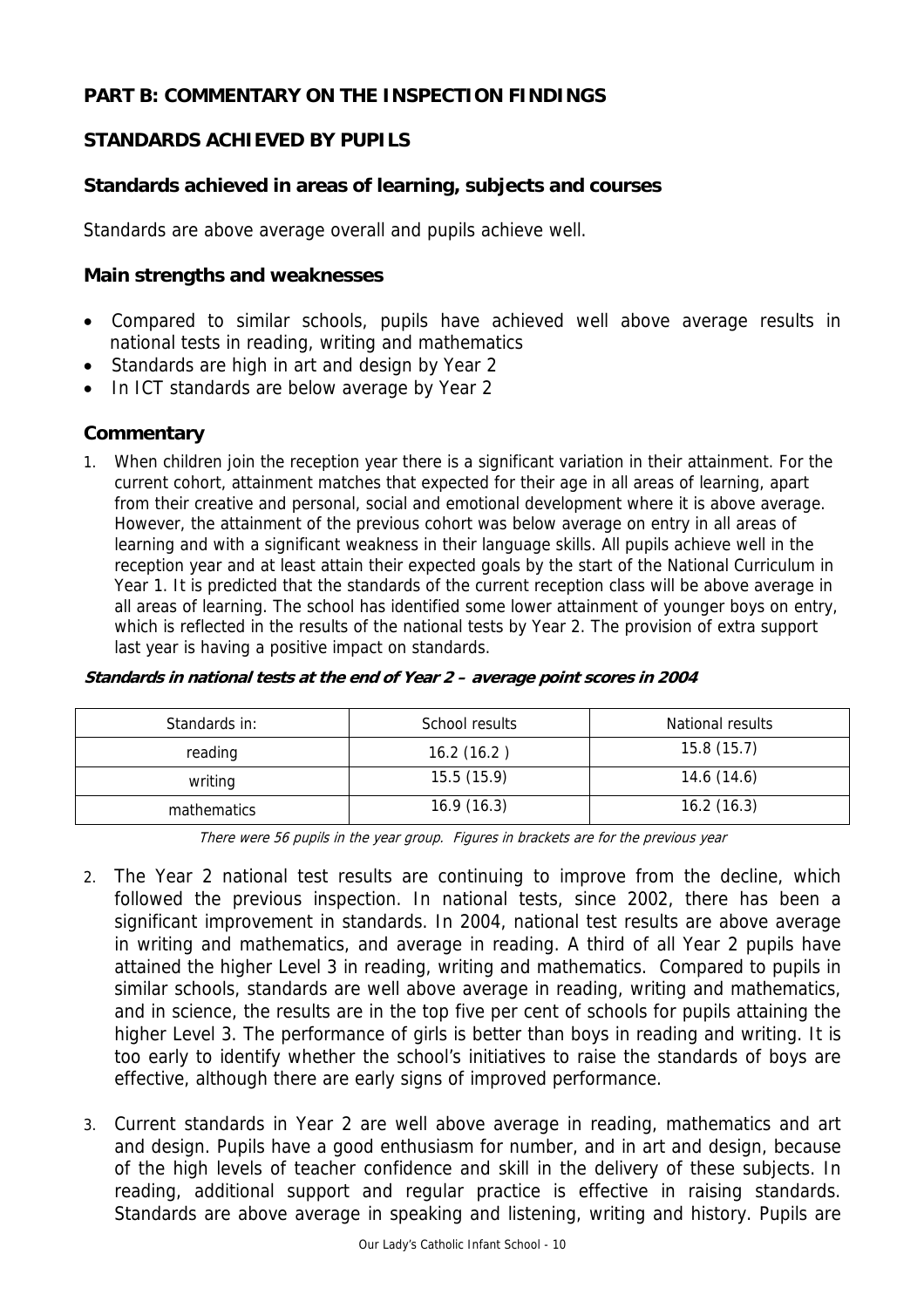learning technical vocabulary, which they use well in drama and role-play. In writing they organise their writing well and write at length, and sequentially. However, many Year 2 pupils make insufficient use of their wider vocabulary to give interest and variety to their written work. Some Year 2 pupils present their work unsatisfactorily. In science, standards are currently average but improving. A new rigour is developing in analysing the subject's strengths and weaknesses and this is raising standards.

- 4. By Year 2 standards are below average in ICT and achievement is unsatisfactory. There is a lack of expertise among teachers in the delivery of this subject and insufficient resources to enable pupils to learn or practise new skills in other subjects. As a result, standards are improving too slowly. There is an insufficient challenge of pupils across the ability range and, particularly the more able, because assessment in ICT is insufficient.
- 5. Pupils with special educational needs and those with English as an additional language have good support, which helps them to achieve well in relation to their prior attainment and with regard to their targets. The more able are challenged effectively to achieve their best.

### **Pupils' attitudes, values and other personal qualities**

Attitudes and behaviour are very good overall. Personal development is very good due to the very good provision for spiritual, moral, social and cultural development. Attendance and punctuality are satisfactory overall. Standards have improved on those described in the previous inspection report.

#### **Main strengths and weaknesses**

- The Catholic ethos permeates the work of school
- Pupils enjoy school and all its activities
- Pupils are confident and maturing well
- Good systems promote and monitor attendance

- 6. The very strong Catholic ethos permeates the work of the school and has a very positive impact on pupils' attitudes and personal development. The pupils respond very well to the mission statement; "Love one another as I have loved you." This is reflected in the very good relationships established throughout the school and especially in the affection and respect the pupils show to their teachers and their headteacher. This helps create a calm and caring atmosphere, which encourages pupils very well to enjoy coming to school and to learn.
- 7. The pupils and their parents say how much they like school and pupils appear happy. Parents refer to how their children "skip" to school in the mornings. They show a very good interest in their work, concentrate well and respond enthusiastically to teaching. The pupils in the Reception classes have quickly settled into school routines and enjoy the extensive range of activities provided. They love the new undercover play/activity area and equipment. Two spoke very enthusiastically about their physical activities as they said how much they enjoyed "going outside." One boy told his friends playing with construction toys; "We need to be quiet a bit more." In the rest of the school very good attitudes helps pupils learn well. This was seen in a Year 1 physical education lesson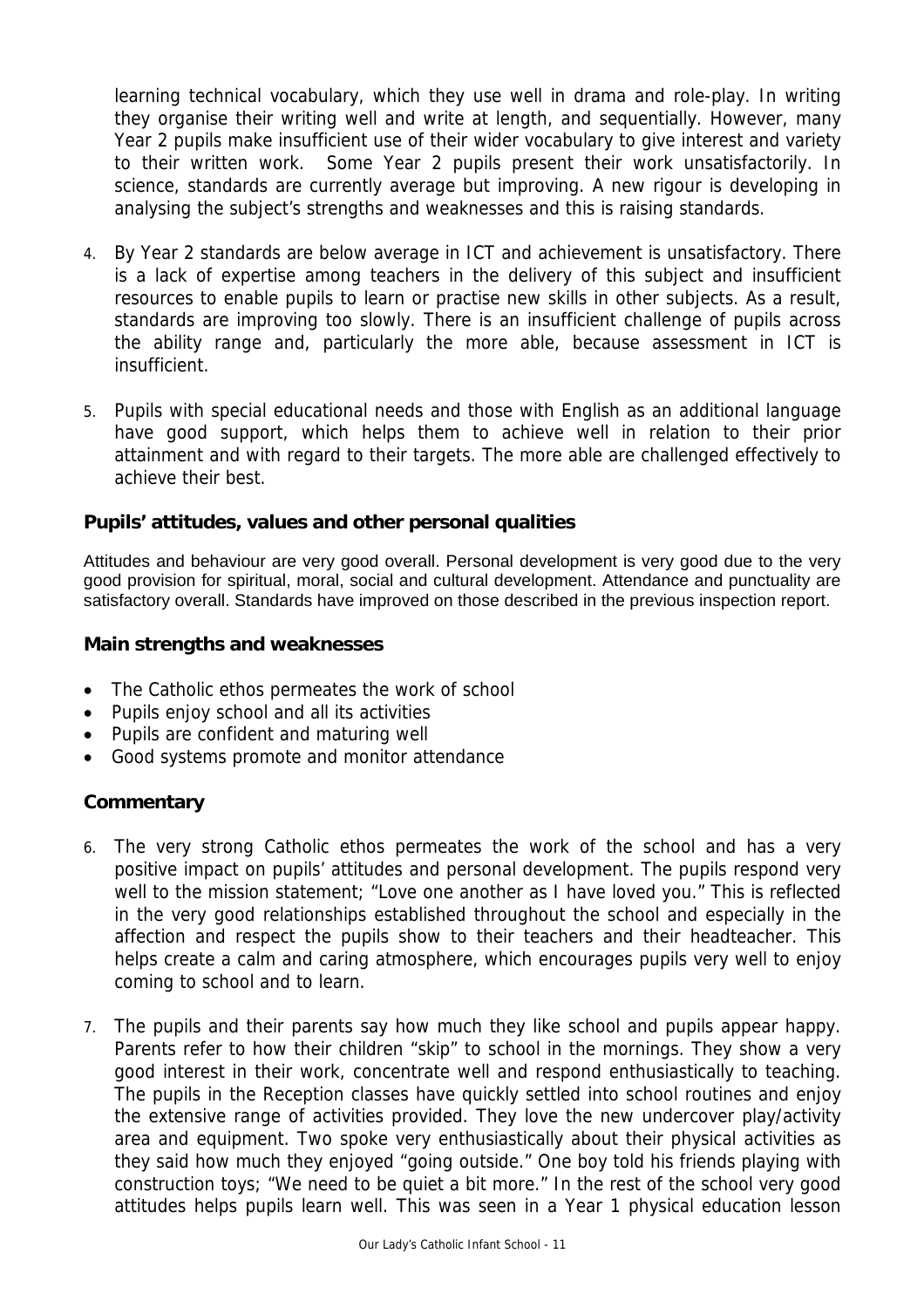when they listened very attentively to their teacher's guidance and with great keenness improved their skills when travelling very sensibly over a range of large apparatus.

- 8. Those pupils with special educational needs or learning English as an additional language receive a good level of support in lessons and are able to participate and learn effectively alongside their classmates. They have good attitudes to learning and work hard.
- 9. Behaviour around the school, and at playtimes especially, is very good. This is helped by the very good supervision and range of playground activities provided, which members of staff encourage them to use very effectively. Pupils and parents say there is no serious bullying, racist or sexist behaviour. Pupils know right from wrong and what to do if minor squabbles or accidents happen. A very positive behaviour policy and simple set of school rules are understood and followed very well by the pupils.
- 10. The school enhances the pupils' positive attitudes through the very good provision made for their spiritual, moral, social and cultural development, helping them to develop confidence and mature well. Achievement, success and effort are celebrated in rewards, displays around the school and the regular achievement assemblies. Pupils play an important part in church events. They undertake duties such as returning registers to the office in a responsible manner. They respond well to opportunities provided for them to reflect on wonders of life such as the display in the hall, "God made all of these," showing rainbows, the stars and the sun. Broader cultural awareness is promoted well, especially through arts activities focusing on, for example, African Art and North American Indian sun masks. Pupils are chatty, friendly and confident when talking to visitors.

#### **Attendance**

#### **Attendance in the latest complete reporting year (%)**

| Authorised absence |     | Unauthorised absence |     |
|--------------------|-----|----------------------|-----|
| School data        | 6.C | School data          |     |
| National data      |     | National data        | J.4 |

The table gives the percentage of half days (sessions) missed through absence for the latest complete reporting year.

11. Attendance levels in the current year are about average. A steady improvement in the overall level has occurred since the previous inspection because of the high importance the school places on promoting attendance. The thorough monitoring systems record and follow up the few families who do not appreciate the value of regular, prompt attendance. The good systems have eliminated unauthorised absences. Although authorised absences are above average, overall the level of attendance is close to the national average. A further improvement has occurred this term.

#### **Exclusions**

There have been no exclusions in the last reporting year.

# **QUALITY OF EDUCATION PROVIDED BY THE SCHOOL**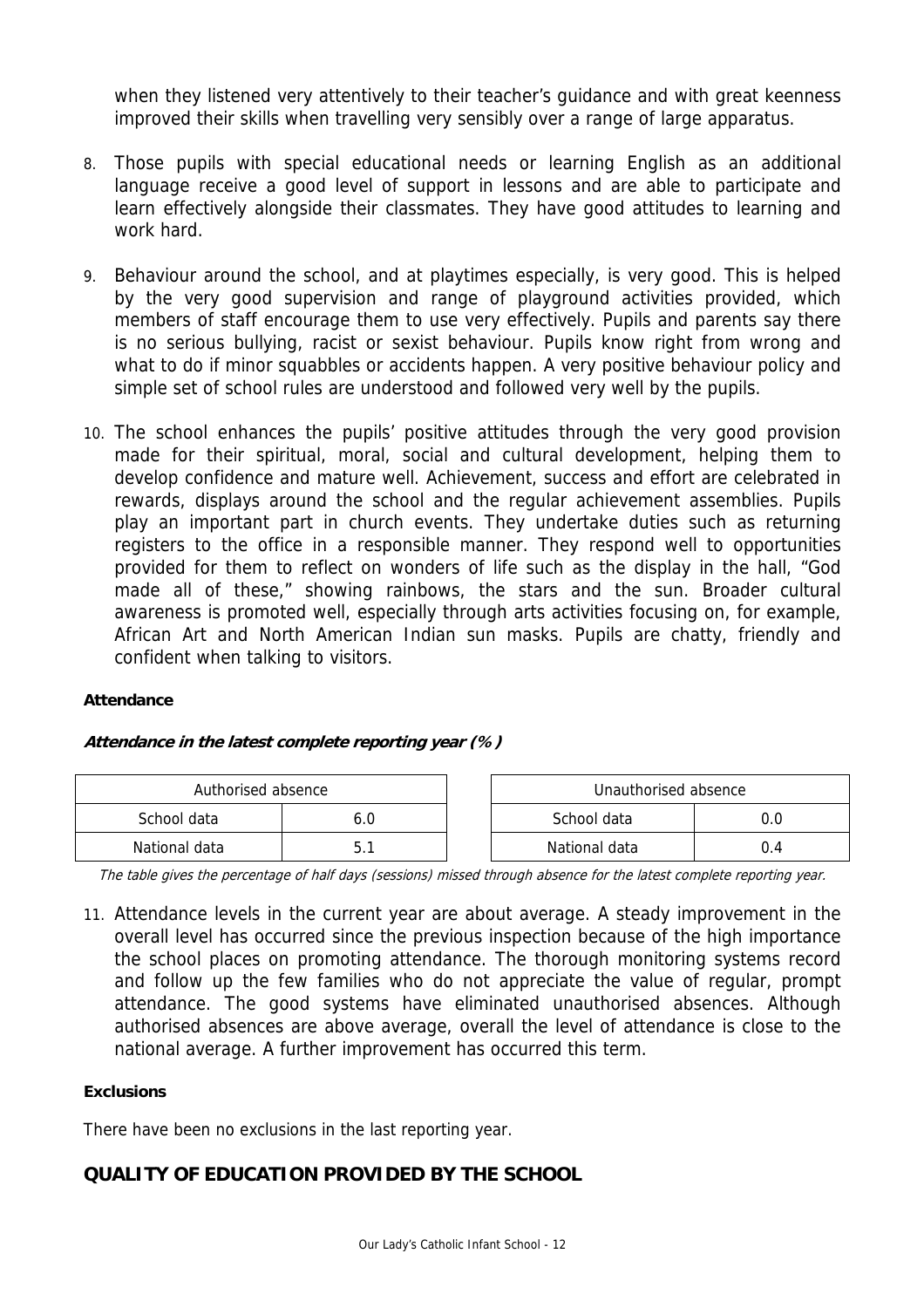The school provides a good quality of education for its pupils. Teaching and learning and the curriculum are good, with a good range of enrichment activities. Assessment is satisfactory.

# **Teaching and learning**

Teaching and learning are good throughout the school. Assessment is satisfactory, overall.

# **Main strengths and weaknesses**

- In literacy and numeracy assessment is good and, as a result, work is well matched to pupils' needs
- In other subjects, assessment is not used well enough
- Teaching assistants make a valuable contribution in lessons
- In Year 1, the teaching of art and design is of an excellent quality

# **Commentary**

12. During the inspection the majority of teaching and learning seen was good or better. There was some excellent teaching of art and design in Year 1 where the teacher has very good subject knowledge and teaches skills confidently, exciting and interesting the pupils to learn. In the Foundation Stage all the teaching was at least good and with some very good teaching in each area of learning. There are good communication links among the reception staff to maintain the good quality of learning experiences for children as all of the reception staff work in a job-share arrangement or have other key commitments in the school. In the reception year children benefit from the good range of expertise among teachers.

#### **Summary of teaching observed during the inspection in 26 lessons**

| Excellent | Very good | Good     | Satisfactory | Unsatisfactory | Poor | <b>Very Poor</b> |
|-----------|-----------|----------|--------------|----------------|------|------------------|
|           |           | <u>_</u> |              |                |      |                  |

The table gives the number of lessons observed in each of the seven categories used to make judgements about lessons.

- 13. Since the last inspection teaching has remained of a good quality overall and a strength of the school, with more good teaching but less very good teaching than previously. In all year groups teachers plan well together and there is a good consistency in the use of teaching methods. All teachers are mindful to provide pupils with very good access and equal opportunities to all teaching and learning experiences, appropriate to their needs. The contribution of teaching assistants is very good, particularly in their support of pupils with special educational needs and those learning English as an additional language.
- 14. In the Foundation Stage lessons have a good balance between exploratory play and direct teaching activities. The Foundation Stage is very well-organised and children are confident in the well-established routines. There are many exciting opportunities provided for children in the extensive provision in classrooms and outdoors, and resources are plentiful and of a very good quality. Teachers have high expectations of children and they respond successfully. They play happily and cooperatively either working alone, in groups, or in class activities. In one very good lesson the teacher gave sensitive support to hesitant children, so that they could make a valuable contribution to a class activity, creating a huge face with sticks, straw and twigs. Skilfully, using photographs, the teacher reminded children of what they had done previously,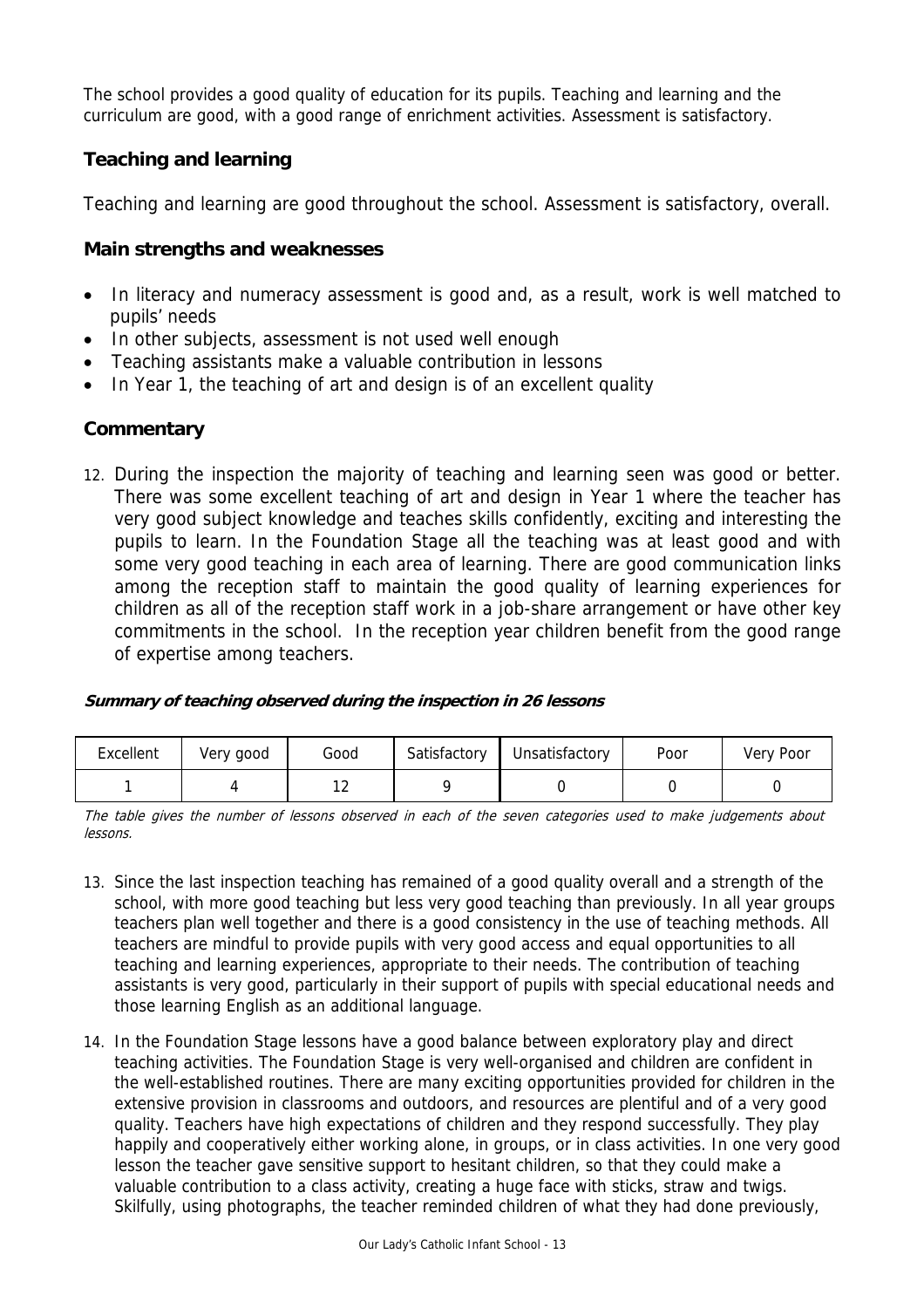encouraging them to suggest ideas for eyebrows and eyelashes. As a result all the children were proud of their achievement with lots of language, cooperation and fun.

- 15. Assessment in the Foundation Stage is in line with national recommendations. There is satisfactory completion of the children's assessment profile in all areas of learning and strategies have been introduced to help children achieve. For example, activities to interest and excite young boys in learning have been introduced as a response to a perceived need. However there is little evidence of teachers making use of assessment in their daily planning. For example there is limited planned extension of the more able children or additional learning support for those children with English as an additional language. There is early identification of children with special educational needs and these children receive suitable support. School assessment systems are effective in recognising the significant differences in each reception cohort.
- 16. In Years 1 and 2 teaching varies between good and satisfactory. All teachers provide pupils with a good range of activities, which are planned well across each year group and they give good attention to providing experiences, which promote aesthetic, visual and kinaesthetic learning. In lessons learning objectives are explained clearly to pupils and, as the lesson ends, there are good self-review tactics to encourage pupils to check on their progress. Often teachers adopt a cross-curricular approach in lessons to consolidate learning through a range of relevant experiences, such as in science, art and geography. However, there is insufficient use of ICT in other subjects. In literacy and numeracy teachers plan good activities to challenge pupils of differing abilities but there is less appropriate planning in ICT and, as a result, there is a limited challenge. Throughout the curriculum, in the best lessons, teachers manage their time well, so that pupils are motivated to learn, work hard and concentrate well for long periods of time. Pupils' work is marked regularly, often with helpful annotations about pupils' progress in the activity. However, the quality of the marking is inconsistent overall.
- 17. Assessment in Years 1 and 2 is satisfactory. There is a good analysis of results in national tests to ascertain strengths and weaknesses in standards and compare scores with the national and similar schools' results. The school is also using baseline data well to predict standards of future cohorts. However, some assessment information lacks sufficient rigour, such as in science and ICT. Also, in Year 1 the school relies heavily on teacher assessment and, with the instability and change in staffing, this has led to some uncertainty. Subject coordinators and the headteacher monitor teachers' planning effectively, but there is a lack of rigour in the monitoring of pupils' written work and insufficient clarity among coordinators about the effectiveness of some improvement strategies.
- 18. Teaching of pupils with special educational needs is good and the classteachers produce clearly written individual education plans for each pupil. The targets in these plans are reviewed regularly and pupils' progress is assessed. Teaching assistants stimulate interest and enthusiasm with their well-directed comments of praise and carefully designed questions, which prompt pupils to try their best. Pupils have their own self-review sheets so that they can be involved in assessing how well they are doing. The teaching assistants are also involved fully in this process. For the more able pupils teachers' planning is particularly effective in literacy and numeracy, where they are challenged well with appropriate tasks to extend their learning.

#### **The curriculum**

The school provides a good curriculum. Provision for extra-curricular activities is good.

### **Main strengths and weaknesses**

- The very inclusive curriculum is broad and interesting and reflects the school's ethos in all its aspects
- Provision for personal, social and health education is a strength of the school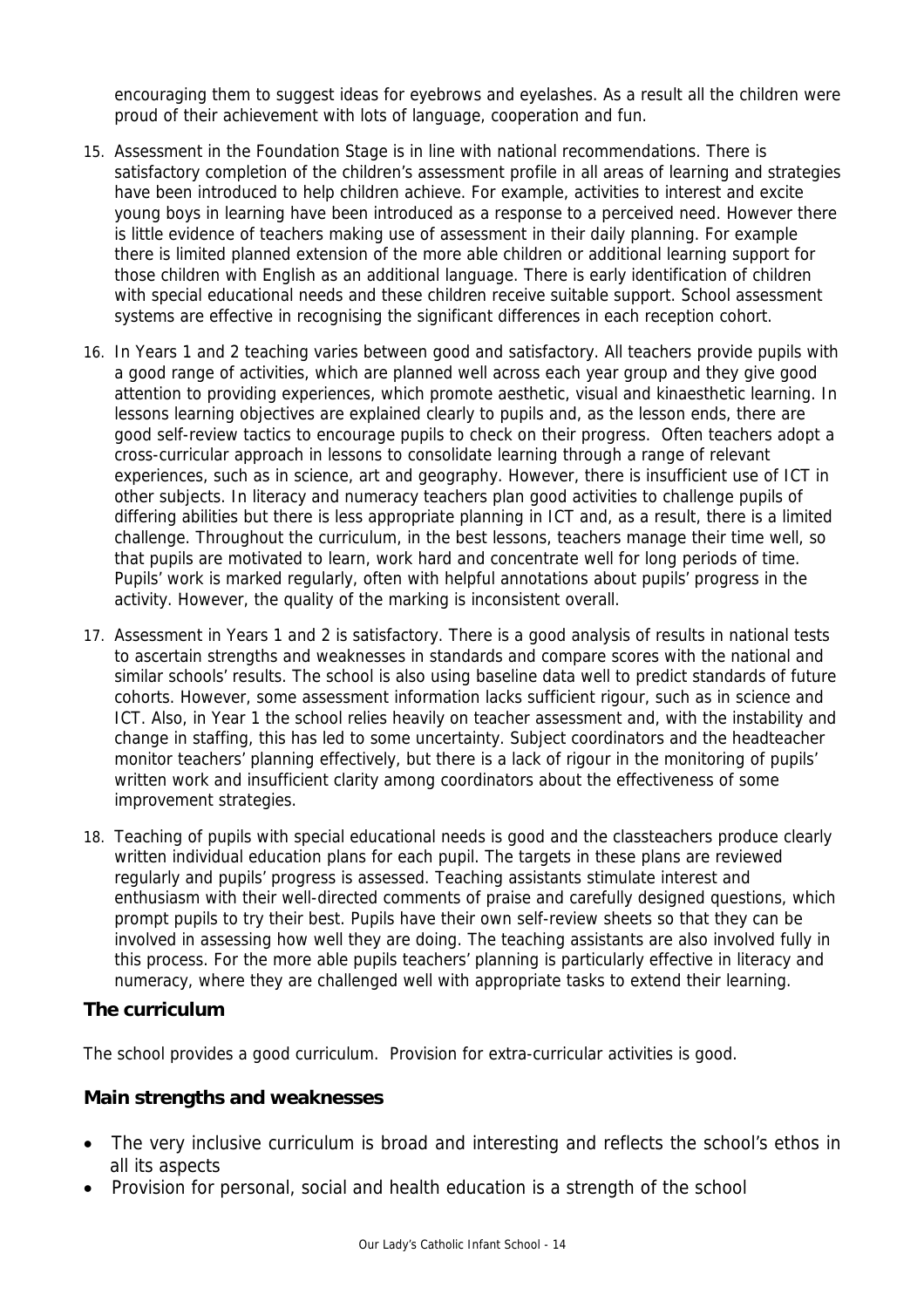- The resources and teacher expertise in ICT are unsatisfactory and adversely influence the standards achieved
- Literacy and numeracy provision is good and extends into other subjects
- The very good quality of art and design has a positive impact on the whole curriculum
- The science curriculum is not sufficiently well-matched to pupils' needs

- 19. The school's very strong caring ethos permeates all aspects of the curriculum across the school. At the heart is the very strong emphasis on caring for each other with the assurance of God's love and the delight in His world. These aims are exemplified in the personal, social and health education curriculum with very good personal and social development of pupils by all staff and good use of the community to support aspects such as drugs awareness and keeping healthy.
- 20. The good Foundation Stage curriculum is planned to link the areas of learning to provide relevance and continuity. The weaknesses in the provision for outdoor and physical activities at the time of the last inspection have been addressed with the very good outdoor classroom and good access to the playground. The children's learning is planned to allow daily access to this for all. The bright, spacious and well-resourced area supports the curriculum very well, although resources for ICT are unsatisfactory. The teaching assistants are deployed very effectively to support all areas of learning. Visits and visitors support learning well and interest the children with a range of practical experiences, such as when a baby was bathed in school as part of their assembly.
- 21. Most aspects of the curriculum for Years 1 and 2 are good. Literacy and numeracy are carefully planned to meet pupils' needs and learning is consolidated with planned activities in other subjects. Parents have been trained to give concentrated short-term support for groups of pupils and this is having a marked impact on the pupils' progress. The school is justifiably proud of the provision for art, which has enabled pupils to achieve very well. Visits, visitors and the locality extend learning in the humanities, arts and personal, social and health education. Extracurricular activities include lunchtime recorder clubs, Language-4-all and a prayer club. A book week is organised annually. The choir will resume soon and there has been a recent art week. Several sporting initiatives are planned. Although no design and technology lessons were observed during the inspection, the planning and examples of pupils' work indicate that the curriculum has improved since the last inspection and is now at least satisfactory. The teaching assistants are used well and support the curriculum effectively.
- 22. The science curriculum, although satisfactory, at present lacks flexibility to cope with the needs of pupils of all abilities, and some materials need amending to meet pupils' needs. The coordination of the subject has suffered because of the death of the subject leader and the new coordinator for science has not yet had time to influence the provision. The curriculum for ICT is unsatisfactory. Access to the computers is limited, there is not enough hardware and some staff lack the expertise to extend learning effectively. ICT is not used enough in other subjects and pupils have few opportunities to consolidate their skills.
- 23. Provision for pupils with special educational needs is good. These pupils are given individual and small group support and their individual education plans are used effectively to support pupils' learning and to measure success. Resources to help these pupils to learn are good and, wherever possible, parents are involved, for example, two teaching assistants and six parents carry out a programme of work in improving basic literacy skills.
- 24. The accommodation has improved since the last inspection and continues to improve. New toilets are of high quality and appreciated by all. The open plan of the school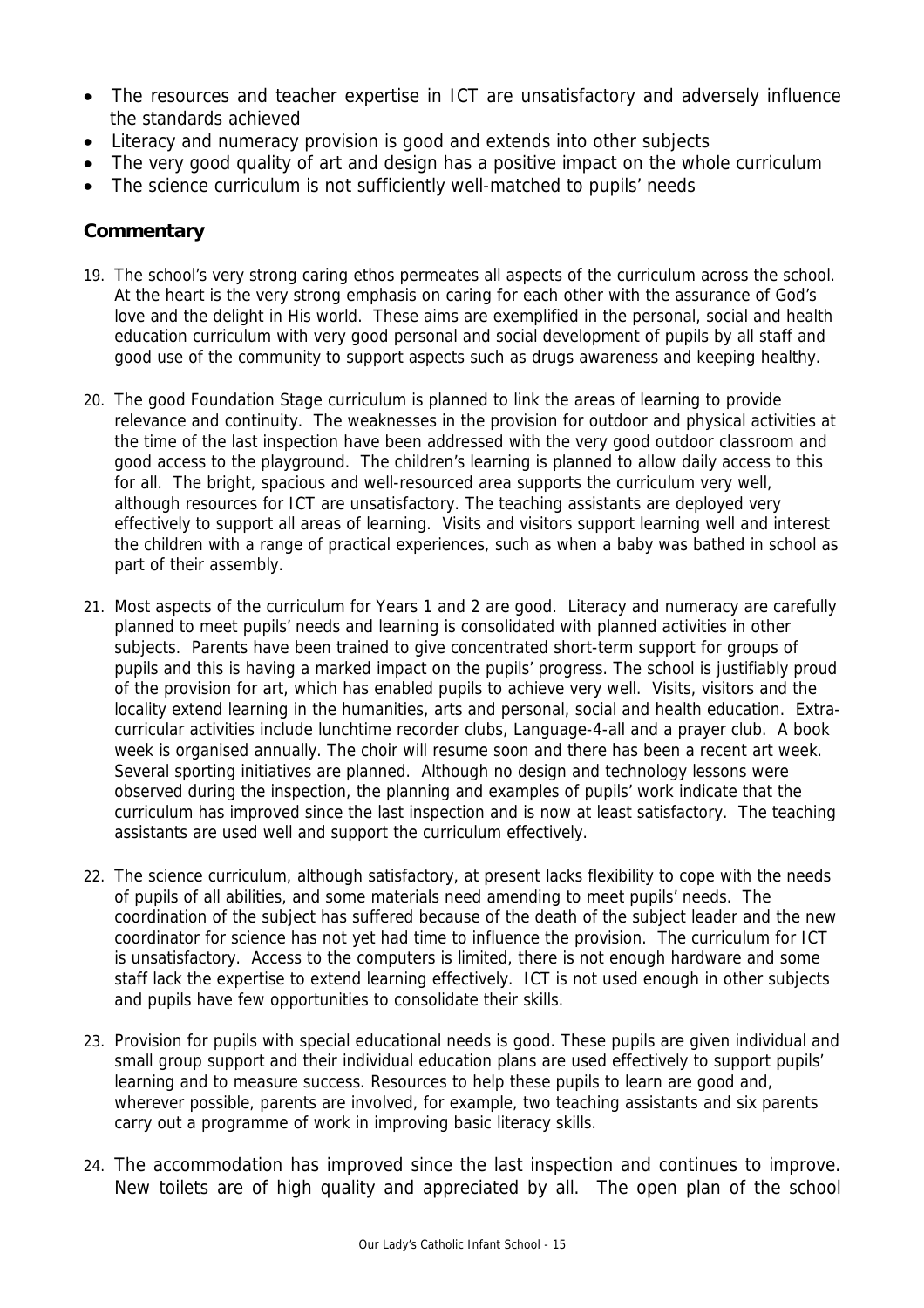does, however, cause some disturbance between classes as the noise from one imposes on the other, especially in Year 2.

#### **Care, guidance and support**

The provision for pupils' care, welfare, health and safety is very good. The provision of support, advice and guidance based on the monitoring of pupils' achievement is good. The involvement of pupils through seeking and acting on their views is very good. Standards have improved on those described in the previous inspection report.

#### **Main strengths and weaknesses**

- Child protection and health and safety arrangements are very good
- Pupils are valued and cared for very well
- The induction arrangements are very good

### **Commentary**

- 25. All adults present know the children very well, enabling them to provide a very high level of care that is appreciated by both the pupils and their parents. The love and care shown to the children is outstanding. There is a most sensitive and thorough approach to child protection procedures, with very good staff awareness. Very good evaluation of health and safety risks and very good first aid procedures and supervision of pupils at break and lunchtimes, enable pupils to feel very safe and work in confidence. Very good care is taken to ensure a responsible adult collects all children at the end of the school day. Pupils say they all feel very confident about talking to teachers or other adults if they have any worries. Care is shown in the importance placed on a clean, tidy and attractive school especially the recently refurbished toilet areas. Pupils feel that members of staff value their views and this gives them confidence to discuss issues and raise questions. The headteacher obtains pupils' views on issues very effectively through discussions with small groups. This has had a significant effect in improving areas such as lunchtime supervision and the provision of playground equipment.
- 26. Good induction arrangements and continuing care and support ensure the youngest pupils quickly settle into the reception classes and make good progress in their personal development. The school makes outstanding provision to help include and settle pupils who move to the school other than at the start of the reception year. They are made most welcome, as being featured in displays and assemblies where existing pupils are invited to develop new friendships with them. The appreciation of this support by the pupils is reflected in some wonderfully moving letters they have sent to their headteacher in thanks.
- 27. Support, advice and guidance is very good for pupils with special educational needs and those with English as an additional language. In lessons teaching assistants are used very well and are effective in their support.

### **Partnership with parents, other schools and the community**

The school has a very good partnership with parents that has a positive impact on pupils' achievements. Links with the local community and local schools are good. The quality of the partnership has improved on those described in the previous inspection.

#### **Main strengths and weaknesses**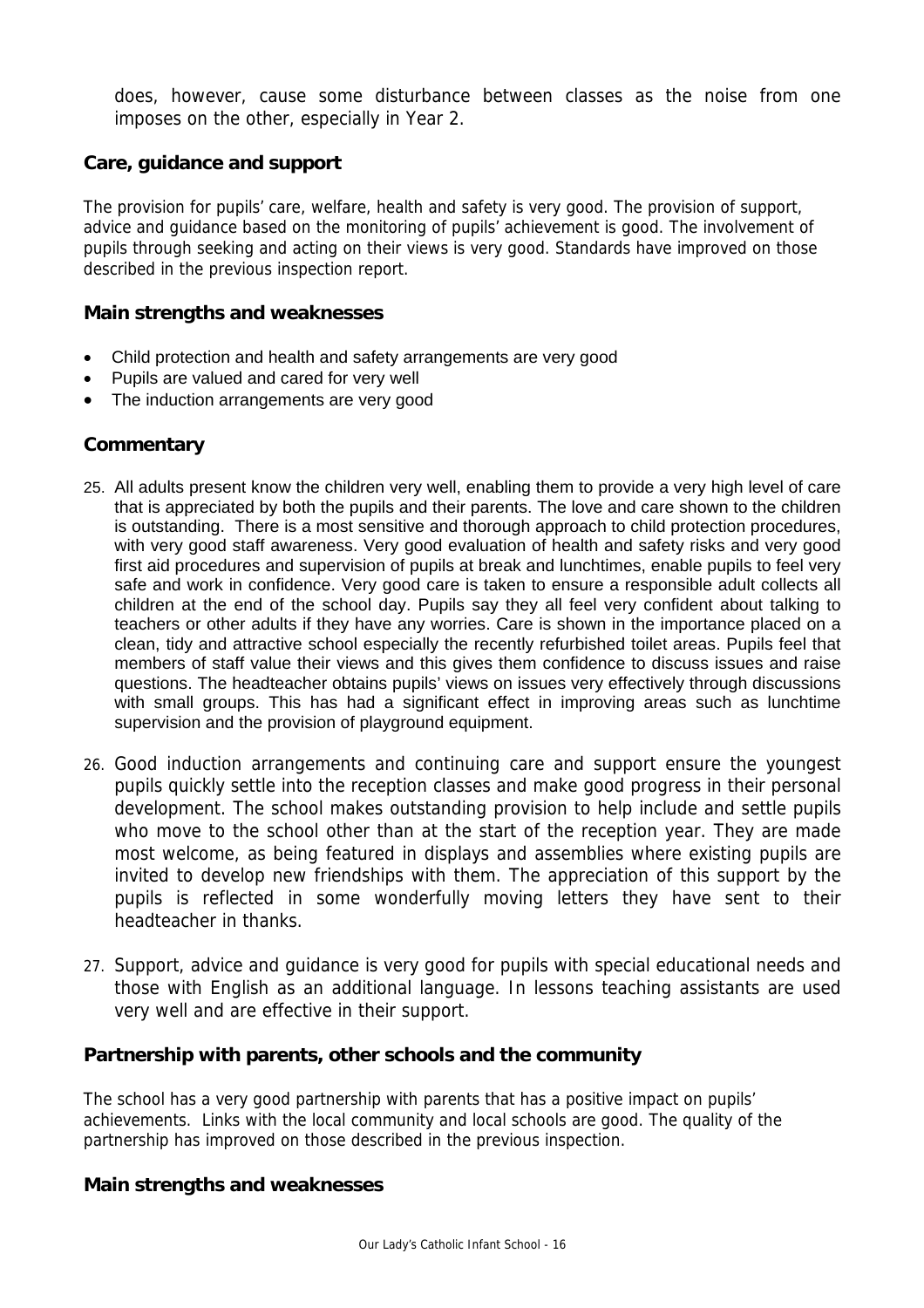- The school works very hard to involve parents in children's education
- Annual reports are of a very high standard
- Links with the church are good
- The school is developing links with local schools well

# **Commentary**

- 28. The very successful encouragement of parental involvement provided by the school is a strong factor on pupils' very good attitudes to school and good achievements. The school successfully encourages parents to be part of their children's learning through strategies such as the 'ROWA" (read on write away) scheme which trains parents as volunteers to support specific groups of pupils for a 10 week period of focused help. An open door policy, the availability of teachers, especially the headteacher, at the start and end of the day, and the use of an annual questionnaire to gauge opinion has helped to establish relationships with parents very successfully. Issues are dealt with promptly and to high levels of satisfaction from the parents. "TAF" (The Active Friends) provide vital fundraising events and also hospitality at a number of events that helps to bring parents together as an important part of the school. The school takes every opportunity to share its mission statement with parents.
- 29. Parents receive very good information to help their children further in their learning. Annual reports give very good and evaluative information on progress and achievements and very helpful developmental points in the very precise "Future targets" section. These help parents to understand how they can assist in their children's learning. Parents value the quality of individual information given in consultation sessions. Regular newsletters give very good information about school life.
- 30. The school makes good use of its very strong links with the church. Pupils love to take part in festivals and Masses, especially singing. The school hall is used extensively for church and community activities. The partnership with the local schools, including the local junior school, ensures pupils are given good pastoral support enabling them to be confident about their move to the next stage of their education. Good plans are in hand to further develop curriculum links to improve educational support. Good links have been established with local pre-school provision, ensuring a smooth entry to reception classes. Work with the local cluster is effective, such as in sporting events and through staff development opportunities.
- 31. The school keeps parents of pupils with special educational needs well informed about their children's progress and they are involved in their children's individual education programme. The school believes that the support from parents is vital to the children's progress and suggestions are made to parents about their children's targets.

### **LEADERSHIP AND MANAGEMENT**

Leadership and management of the school are good. The leadership of the headteacher is very good and the effectiveness of her management is good. Key staff provide sound leadership. The governance of the school is good.

### **Main strengths and weaknesses**

- The headteacher provides the school with a very clear educational direction and is instrumental in developing its very good ethos
- The headteacher, staff and governors have a very good shared ownership of the school's aims and mission statement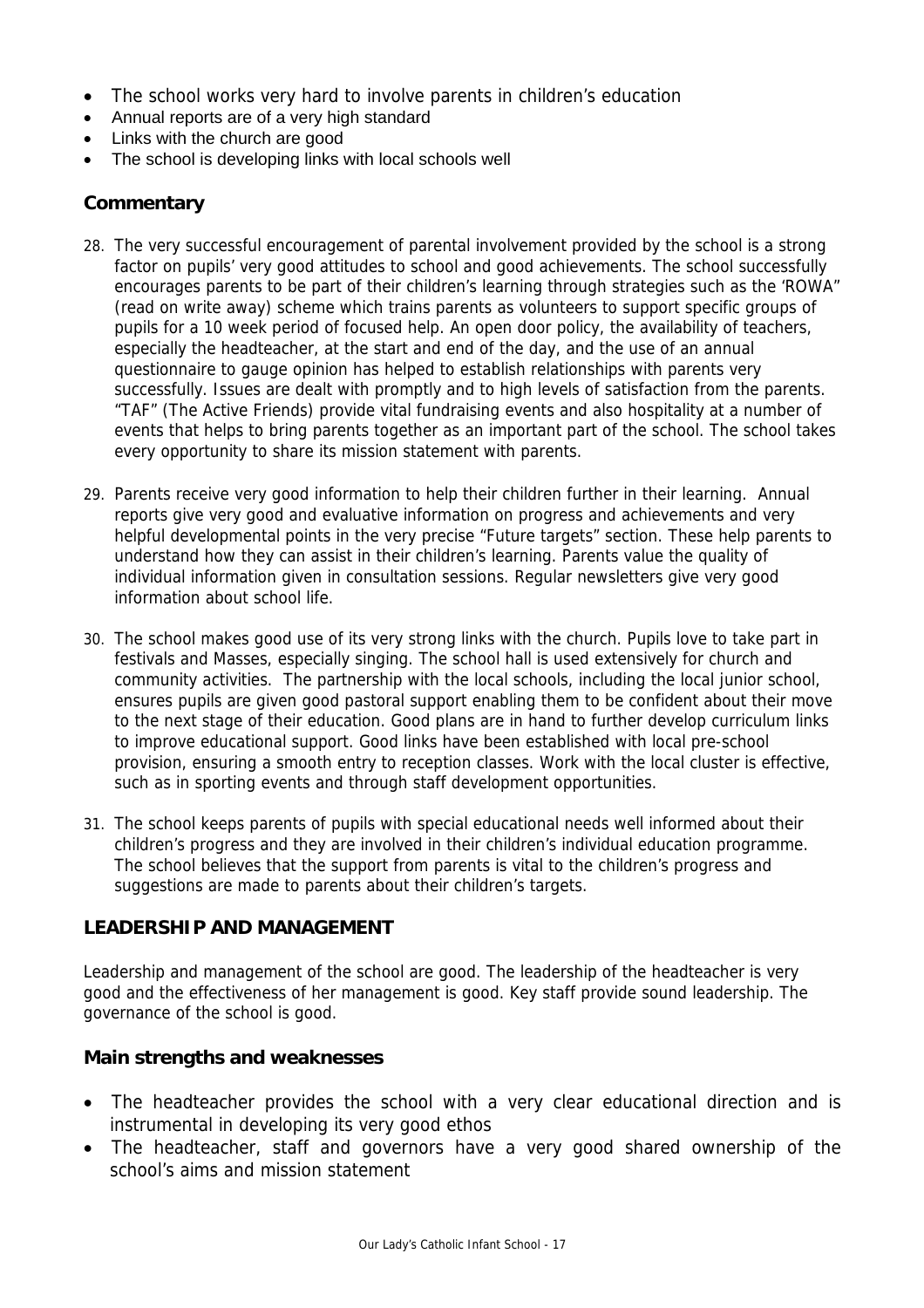• The roles of key staff and many coordinators are under-developed, including in the Foundation Stage and special educational needs

- 32. The leadership of the headteacher is very good. She has brought very good stability to the school, after a significant period of instability. The key issues of the last inspection relating to leadership and management had not been fully addressed. The current headteacher has been skilful in her assessment of the school's strengths and weaknesses and honest and open in her actions to overcome difficult situations. She has given a very good emphasis to team building and has sucessfully established very good relationships among all personnel. The school has continued to receive considerable local authority support, as necessary. The headteacher has employed very good strategies to develop the good partnership with the church and privately run preschool playgroup, both on the same site, and all relationships with outside agencies are now cordial.
- 33. The headteacher has a very clear philosophy and a very strong sense of direction for the school. She has worked hard to share her ideas with others and gain their trust, loyalty and respect. The leadership and management key issues of the last inspection have now been fully addressed. The school shares its mission statement very well and it is evident in all its work. In choosing annual priorities for school improvement there is a very good consensus that equality of opportunity for all pupils and staff is of greatest importance. There is a strong sense of ownership about all decisions and developments and a good sense of pride about what the school has achieved. Staff and governors show visitors the extensive building developments in the Foundation Stage and outdoors with satisfaction, and all speak knowledgeably about the work involved and describe the wider range of opportunities, which are now offered to pupils. A "Journey" is how the headteacher describes her leadership and she recognises that there is still more to achieve, particularly in maintaining the recent improvements in standards.
- 34. The deputy headteacher provides good support for the headteacher and shares her vision with clarity. His skills effectively balance with the headteacher's expertise and he is a good link with the staff and a good mentor of new staff. The induction procedures for less experienced teachers are good and they are full members of the staff team.
- 35. However, the leadership and management role of other key staff is underdeveloped. There have been recent changes of responsibility as alterations in staffing have occurred. The review of responsibilities has been necessitated by new job-share arrangements, and as a consequence of the long-term illness and death of a senior staff member. The headteacher has dealt with these adjustments with very good sensitivity and understanding, but there is limited knowledge of subject strengths and weaknesses among some subject managers. Additionally, these changes have affected the coordination of the Foundation Stage and special educational needs and these key roles are not well enough developed. Governors have taken effective actions to assist by providing a good amount of non-contact time this term for the special educational needs' coordinator (SENCO), but opportunities to develop this work have been limited by the time of the inspection. There has been some useful monitoring by the literacy and numeracy coordinators, but infrequently, and there have been limited actions to improve performance based on observations. Nevertheless, the senior management team has monitored pupils' progress through assessment in the core subjects of literacy and numeracy and very good strategies have been introduced to improve performance based on the findings.
- 36. The school has growing numbers of pupils with special educational needs and English as an additional language. The recently appointed special educational needs co-ordinator is beginning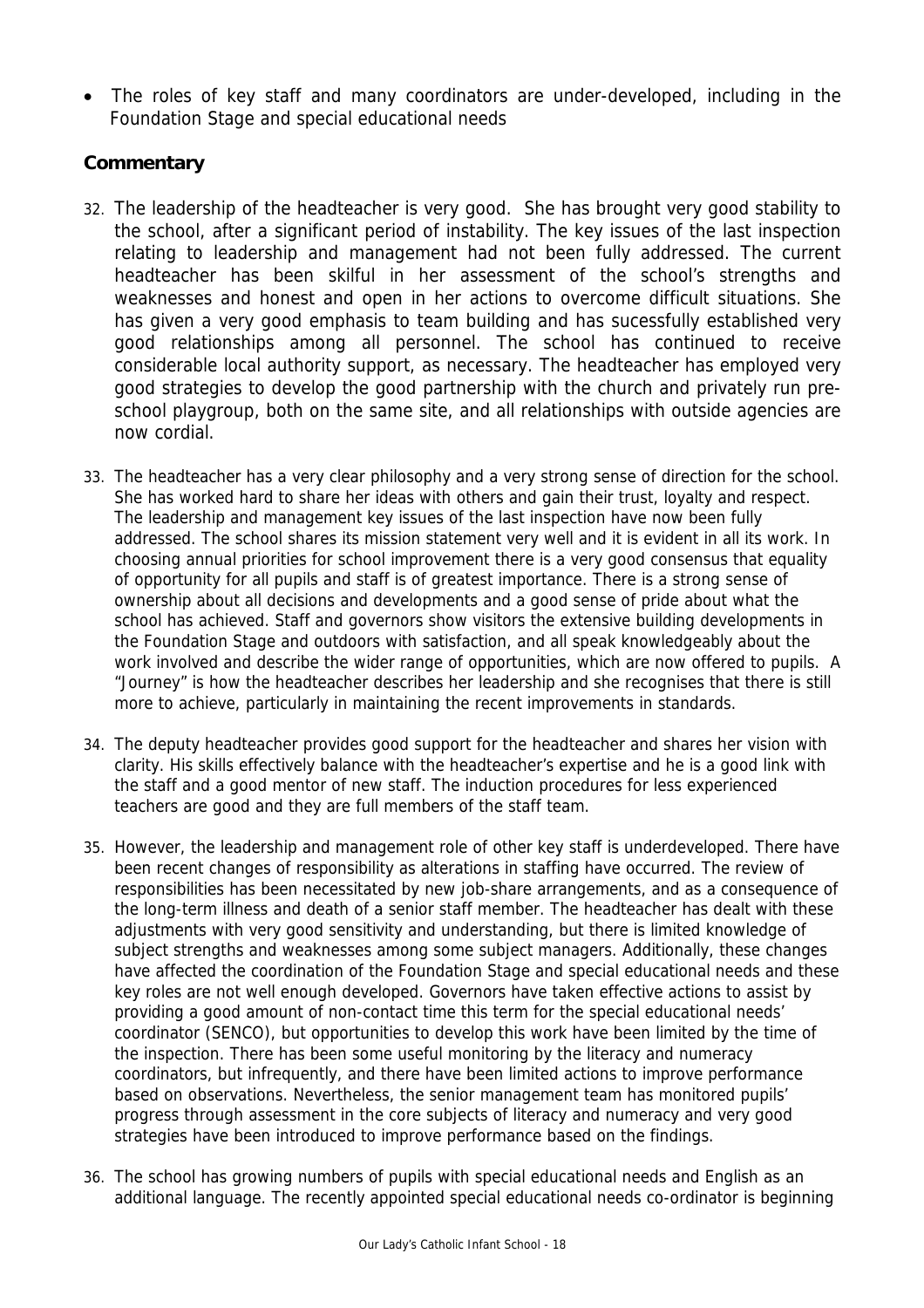to develop her role and the provision for pupils with special educational needs continues to be managed satisfactorily. Staff are clear about their roles and responsibilities in meeting the needs of these pupils and ensure that personal targets and needs are catered for. However, there is not a clear procedure for the initial identification of pupils causing concern and whose particular special education need requires additional support. At present, class teachers carry out this task for pupils in their class and, therefore, decisions can be made using different criteria; they also monitor the pupils' progress whilst they are on the lowest level (School Action) of support. Teachers have not received any recent training.

37. The role of the governing body has developed well since the last inspection and their governance of the school is good. There is a very good understanding of the need to support the school by participating in its activities and sharing with its responsibilities amicably. Governors support the school's aims and mission very well. They monitor the school's work regularly and are beginning to question its actions more rigorously. Nevertheless there is a reliance on the headteacher to direct them and in the preparation of the school improvement plan. This plan is a thorough document, which includes the ideas and contributions of all members of the school community. Because the school seeks the views of pupils and parents very well their ideas are also incorporated. Pupils are pleased with the recent improvements in the toilet facilities and parents are happy to join in with initiatives, such as the "May Day" celebrations, which also included members of the church. The improvement plan is a well-costed document in which actions for governors and staff are clearly stated and outcomes identified. It is proving to be a good working tool for school improvement.

# **Financial information**

| Income and expenditure (£) |         | Balances (£)                        |        |
|----------------------------|---------|-------------------------------------|--------|
| Total income               | 440.552 | Balance from previous year          | 47.760 |
| Total expenditure          | 390.732 | Balance carried forward to the next | 97.580 |
| Expenditure per pupil      | 2312.02 |                                     |        |

**Financial information for the year April 2003 to March 2004**

38. The financial management of the school is good. The headteacher uses funds wisely to develop the work of the school. The recent audit report has shown that financial systems are now well established and monies are secure. There is now better use of funds identified for staff training, linked to the performance management targets of staff. Daily management of funds is good. Spending of capital grants is the result of good consultation, effective planning and careful attention to ensuring that best value is achieved in allocating resources. Currently the school budget is above recommended levels; however, there are good plans for these monies, which include maintaining staff levels and further building developments.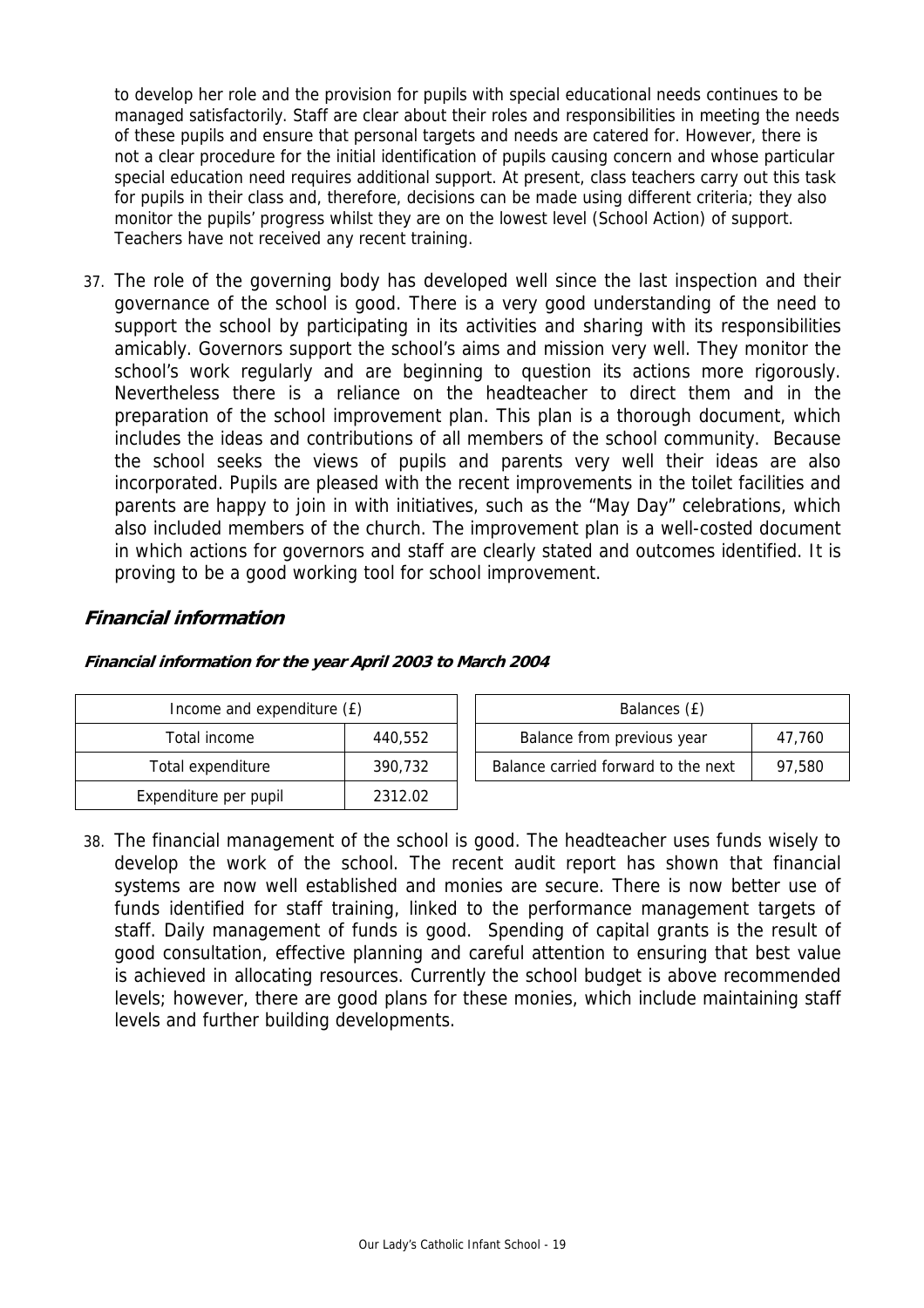# **PART C: THE QUALITY OF EDUCATION IN AREAS OF LEARNING, SUBJECTS AND COURSES**

# **AREAS OF LEARNING IN THE FOUNDATION STAGE**

- 39. Children join the two reception classes on a part time basis for the first half term of the academic year. At the time of the inspection they had been in full time education for one week. They have had a variety of experiences before joining school and many have attended the independent pre-school situated in the heart of the building, which has very good links with the school, including some shared resources. These links are extended through the headteacher's Friday visits to the pre-school and the Little Fishes toddler group. The children's attainment on entry to the school varies considerably from year to year. While last year's children, now in Year 1 had below average abilities on entry to the reception class, the present cohort has average abilities in all areas of learning on entry to school.
- 40. There have been considerable changes in both the staffing and the accommodation since the last inspection. Teachers share class responsibilities, as do the teaching assistants. This works very well and both organisation and teaching are good. The new outdoor classroom, with easy access to the good outdoor area, is used very effectively and is a very good resource. Children are organised into three groups for much of the day, with a skilled teaching assistant overseeing the central activity area. There is a good curriculum with very good links across all areas of learning, although the use of ICT is limited. Rather complex timetabling enables all children to have access to direct teaching, play, group work and the outdoor classroom. While this is very inclusive, it makes it difficult for teachers to plan work to meet individual children's needs.
- 41. Many children enter school with records from their pre-schools, and adults make notes of individual children's achievements and attitudes during the daily activities. In spite of these, and having been in school for several weeks in small classes for half the day, there was little evidence during the inspection of planned extension activities for the most able children or additional learning support for those who need it. Teachers are not yet making the most of assessments to assist their planning. Good questioning addresses this to a degree and pupils with emotional and behavioural difficulties have their needs met well. Overall, children make good progress and, by the time they leave the reception classes, most of the present cohort will meet or exceed the early learning goals in personal, social and emotional development, communication, language and literacy, mathematical development, creative and physical development and knowledge and understanding of the world.
- 42. No **physical education** lessons were observed during the inspection but inspectors saw children using the toy vehicles on the playground. The accommodation for physical development has improved considerably since the last inspection and is now good. Although no direct teaching was observed, teachers' planning shows that children receive an appropriate range of activities. The teachers provide many opportunities for the children to improve their manipulative skills. During the week, for example, children made firework pictures, constructed model Catherine wheels, sorted small objects and completed jigsaws. Most hold drawing and writing tools accurately. Outside, they use space very well and show a good regard for each other's space. They pedal accurately, even backwards, and use scooters with skill. The teaching assistants are deployed very well to allow all children to use the outside area during the day, and are skilled in teaching them the rules of the road and how to use the equipment safely.

# **PERSONAL, SOCIAL AND EMOTIONAL DEVELOPMENT**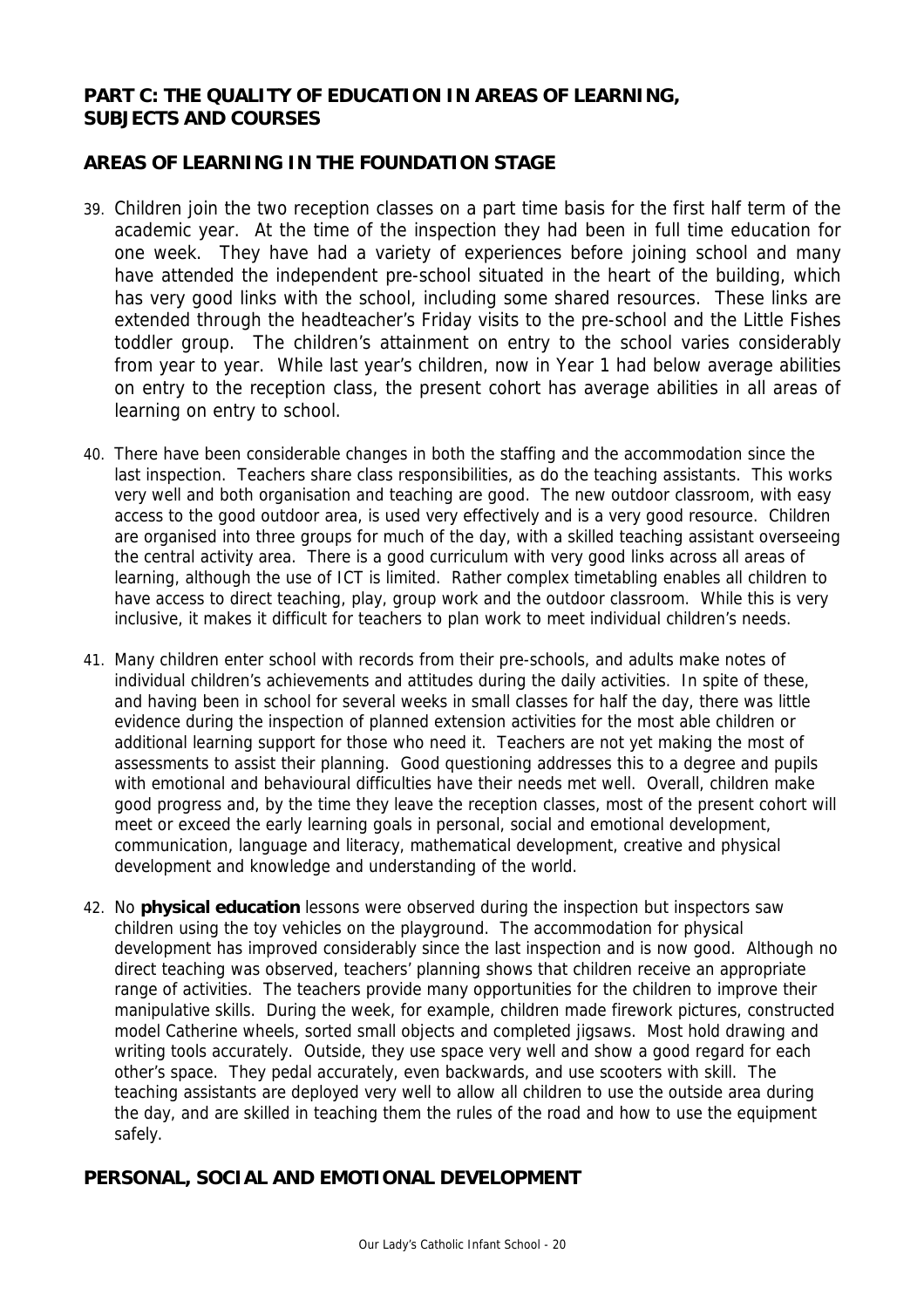Provision in personal, social and emotional development is **good.**

### **Main strengths and weaknesses**

- Adults maintain consistent expectations of children's behaviour
- The good curriculum and organisation provide many opportunities for cooperative work and play
- Very good relationships encourage children to care for each other and their teacher
- Snack times are sometimes too long and children cannot sustain their "table manners" and good behaviour

# **Commentary**

43. The very good relationships established between the adults and children enable the children to swiftly feel secure and valued. The teachers and teaching assistants show how pleased they are with acts of kindness, sharing and taking turns to encourage the children to understand the needs of others. The school ethos and strong spiritual focus help children to develop selfesteem and a deep sense of appreciation of the world around them and of other cultures. The Diwali festival of light is celebrated alongside the Christian sacrament of Baptism, for example, and links with the invitation theme of the week's act of worship. Play activities extend the children's understanding as they dress up in Indian clothes. The many opportunities for children to interact with each other help them to understand the needs and opinions of others. The teaching is good. Adults provide consistent expectations and children have a very clear understanding of acceptable behaviour. Children are expected to share, tidy up and move sensibly round school. Children generally sustain concentration well whether working with an adult or learning through the independent activities. Many engage in role-play very effectively, showing above average abilities to interact with others. For example, children in the home corner developed a domestic situation with a family, where each maintained his or her role for some time. Children are less well behaved when expected to sit still for some time with little to do, for example, when they have finished their snack and drink. Overall, however, by the end of the Foundation Stage the children exceed the early learning goals for personal and social development and many already achieve them.

### **COMMUNICATION, LANGUAGE AND LITERACY**

Provision in communication, language and literacy is **good.**

### **Main strengths and weaknesses**

- Teaching and learning are good
- Letter sounds and writing are taught systematically
- Role-play extends and enhance the children's speaking and listening skills
- More could be expected of the more able children

### **Commentary**

44. Most children are confident speakers in the present reception classes. They swiftly learn to listen, guided by the gentle voices and high expectations of their teachers. All adults make the most of opportunities to extend the children's vocabulary. For example, when children are in the kaleidoscope, a prism with internal mirrors, children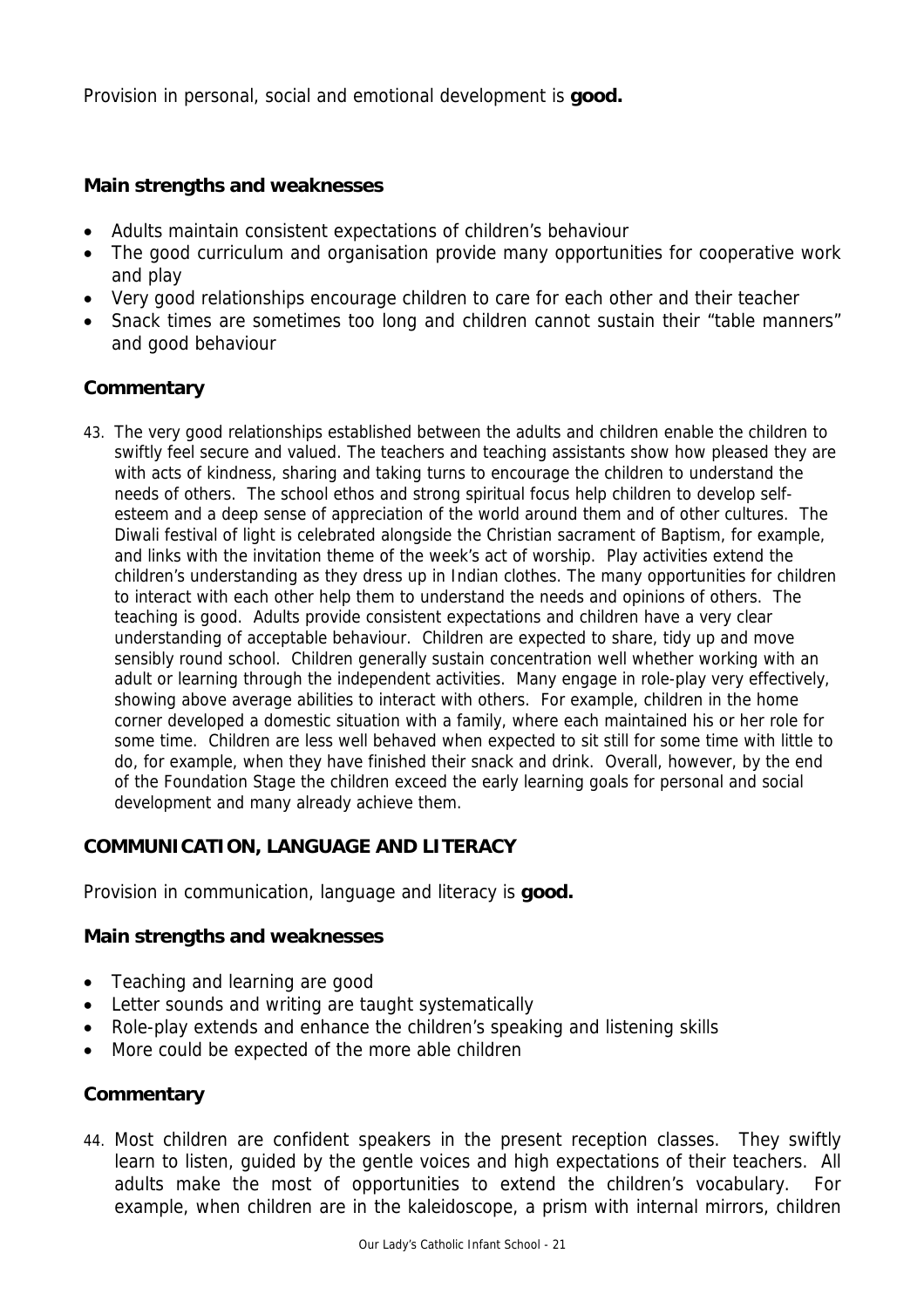are encouraged to describe what they can see and how they feel. As a result, some children use terms such as "experiment" with accuracy and ease. Books are readily to hand and stories are used to reinforce learning as well as for enjoyment. Even at the beginning of the year several children read a range of simple words accurately. Less skilled children discuss pictures eloquently and sometimes guess what happens at the end of the book. Children's writing is valued and encouraged and they are expected to write their names. During the inspection few activities promoted opportunities for children to write as they played although the curriculum planning shows that opportunities increase through the year. Children use drawing materials confidently and accurately and more able children should be experimenting with writing as part of their daily activities. Nevertheless, the careful and well-structured teaching enables children to learn well so that by the end of the Foundation Stage the children will have made good progress in all aspects of communication, language and literacy with most achieving and some exceeding the early learning goals.

# **MATHEMATICAL DEVELOPMENT**

Provision in mathematical development is **good.**

# **Main strengths and weaknesses**

- Activities are well planned to provide a good range of mathematical experiences
- Basic number skills and mathematical vocabulary are reinforced effectively
- Direct teaching is good but sometimes opportunities are missed to reinforce and extend children's skills as they play

### **Commentary**

45. Many children have joined the reception classes with a sound understanding of numbers and counting and some are already exceed the teachers' expectations with their numeracy skills. In discussion with children building a castle, for example, children counted up to 25 bricks accurately, named some of the solid shapes and used positional vocabulary accurately. Number skills and counting are taught systematically [the classes were up to number five during the inspection] and children practise writing the numeral as they learn. Teachers assess the children's abilities in small groups but at present these assessments are not used to adjust the children's learning. Other aspects of mathematics are promoted very well. The playground and outdoor classroom help children explore shape and space and sand and water play consolidate an understanding of capacity and quantity. Children learn about pairs of socks, the spirals made by Catherine wheels and to set out place settings accurately. The interesting and relevant curriculum promotes mathematical development well. The teaching is good overall although more could be done to extend more able children, even at this stage of the academic year. Pupils make good progress overall and almost all achieve the early learning goals by the time they join Year 1.

# **KNOWLEDGE AND UNDERSTANDING OF THE WORLD**

The school makes **good** provision for children's knowledge and understanding of the world.

### **Main strengths and weaknesses**

The teaching is good, making learning fun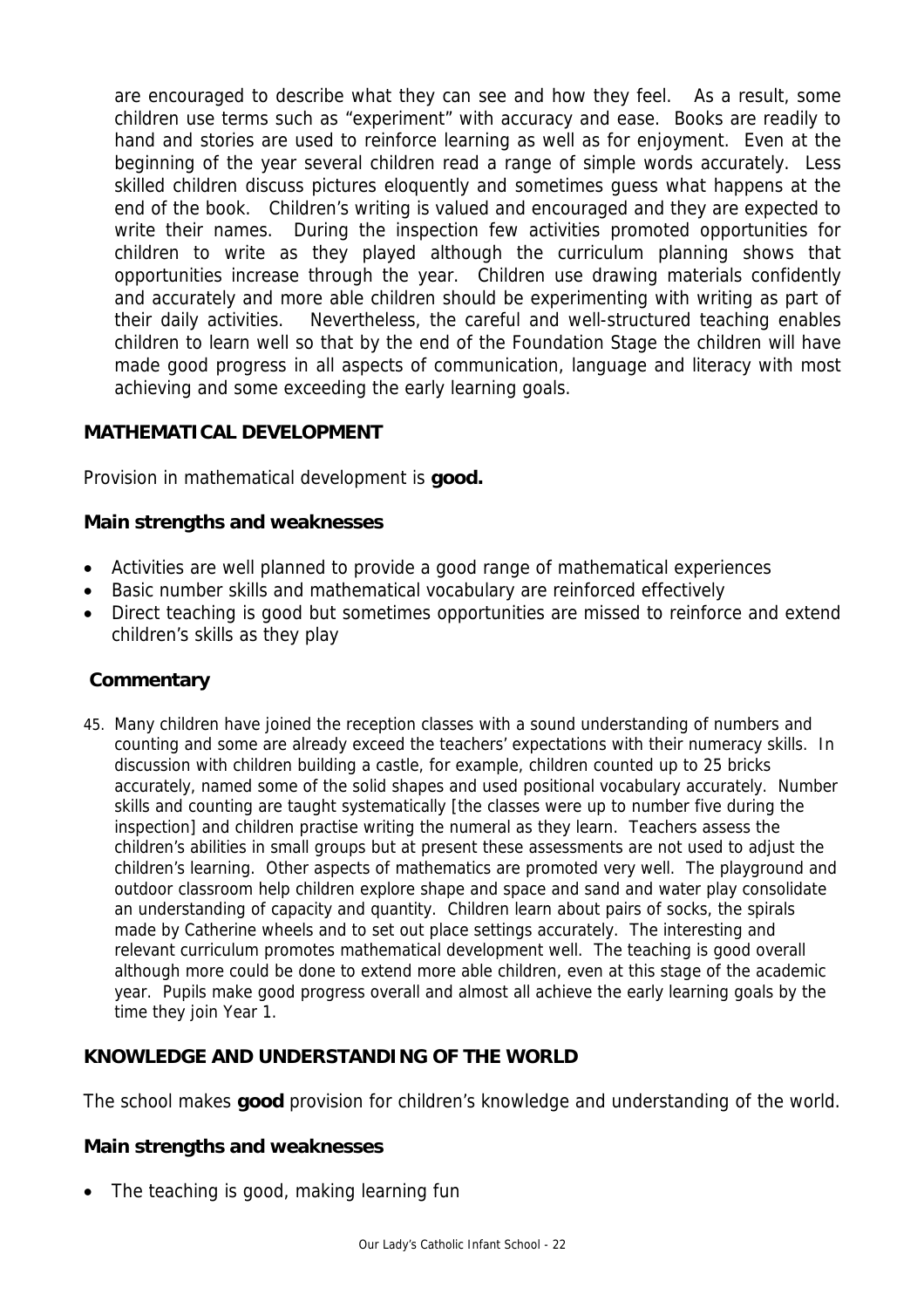- The rich curriculum builds on the children's own experiences and introduces the wider world with well structured and interesting activities
- Opportunities for ICT are limited

# **Commentary**

- 46. Most children have an average general knowledge when they join the reception classes. Some talk with authority about the world, have a good knowledge of the seasons, modes of transport and how to keep safe. The very good learning environment in school enables the teachers to plan interesting and relevant experiences to extend the children's learning. In one class, for example, a child explained how children had made handprints in slices of bread, using clean or dirty hands. These were then put in polythene bags. She predicted that the bread with the dirty imprint would go mouldy first. Teachers have been emphasising careful hand washing and this was an effective way of proving the point. Children have plenty of opportunities to design and make things. In one impressive lesson, for example, a group of about 20 children worked together to make a huge face from straw, twigs, sticks and fir cones. They managed this with impressive speed and accuracy and the utmost cooperation, down to the pupils of the eyes and the eyelashes. Others used pictures of famous buildings as a stimulus to construct buildings themselves. Children understand that humans change over time and that young creatures and babies need nurturing. They supervised the bathing of a baby during the inspection.
- 47. However, the provision for ICT is limited and the use of computers is not well established. The school's very special ethos in which faiths and cultures are celebrated and shared, enables the children to have a very good understanding of the beliefs of others and that food, clothing and celebrations vary. They describe significant events very well and have a simple understanding of the similarities between celebrations and beliefs. In this respect, the school serves the children very well. Most will achieve the early learning goals by the end of their Reception Year.

# **CREATIVE DEVELOPMENT**

Provision in creative development is **good.**

### **Main strengths and weaknesses**

- There are a wide range of opportunities to promote creative development
- Imaginative play is a central part of the curriculum
- There are many opportunities for children to sing during the day

# **Commentary**

48. The central area is designed to provide many opportunities for the children to use their imagination through role-play and with construction toys. A range of activities is planned to develop artwork and children often have the opportunity to select their own materials from a limited range available. They selected cut out shapes, paper pastels and glitter, for example, when completing a firework frieze. The adults teach techniques well and teaching is good overall, but there were few opportunities for children to select their own media or theme during the inspection. In role-play situations, children sustain concentration for long periods. Many show a pleasing empathy with the characters they are assuming. One boy, for example, hoovered the carpet with gusto, mimicking a harassed mother with a cluster of untidy children. The children already know a good range of nursery rhymes and other songs. The teachers and teaching assistants encourage singing in spare moments, for example, while waiting for another group to join the class or after snacks. The children sing tunefully with a good sense of rhythm. Most will achieve the early learning goals for creative development.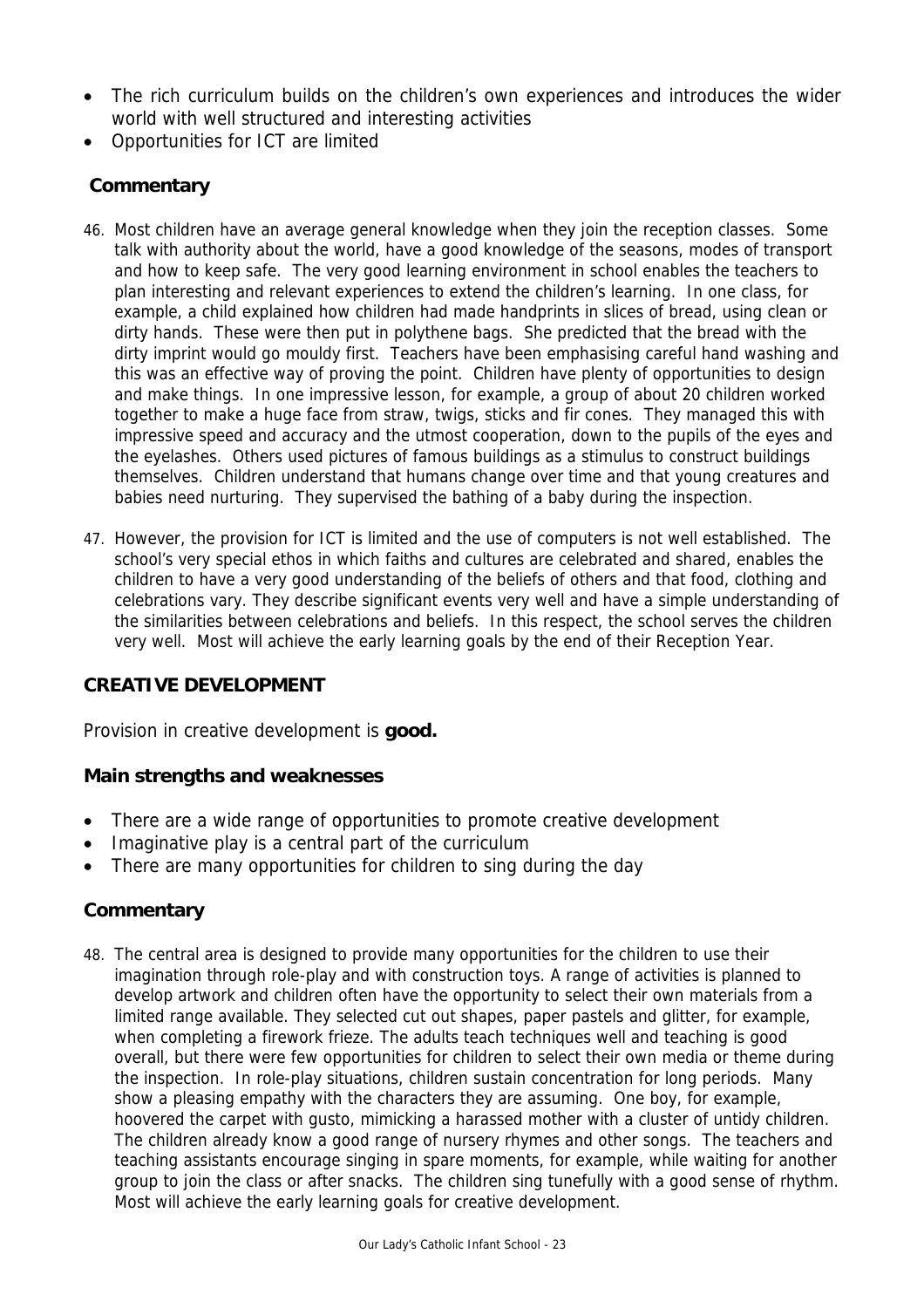# **SUBJECTS IN KEY STAGE 1**

# **ENGLISH**

Provision in English is **good.**

#### **Main strengths and weaknesses**

- Standards in reading are well above average in the Year 2 cohort
- The performance of pupils over time in reading and writing is above average
- The proportion of pupils attaining the higher Level 3 in writing is in the top five cent nationally compared with similar schools

- 49. There was a decline in standards in English following the last inspection. However, when stability was achieved in the school's leadership and management, the decline in standards was arrested. Pupils have achieved well in speaking and listening, reading and writing skills in the last two years. In the latest national tests standards are above average in reading and writing, and well above average when compared to similar schools. This improvement has been achieved by improving resources and, through a better analysis of assessment data, by giving additional support to specific pupils in carefully planned teaching groups. All pupils are now set targets in reading and writing to improve their performance. The school has recognised that girls perform significantly better than boys in both reading and writing and new reading materials and games have been purchased to interest boys in reading.
- 50. The quality of teaching is good overall and in some lessons very good. Teachers plan well with a good emphasis on providing activities, which are appropriate to pupils' needs. The school has recognised that there is a significant variation in the language skills of some pupils based on their attainment on entry to school and teaching is adapted accordingly. The current Year 1 pupils have much lower language skills than in other cohorts and language activities are adapted well to suit their particular needs. Role-play and discussion are given increased significance in Year 1 to improve vocabulary skills. Topics for writing are chosen for relevance and interest, such as the recent instructional writing on "How to make a jam sandwich!" All pupils are taught how to write for different audiences and by Year 2 they can write poems, use bullet points in lists, write instructions and factual reports or write their own stories. Teachers give good attention to reading a wide range of literature with pupils and by Year 2 they have learned to appreciate different types of text.
- 51. There is good identification of pupils with special educational needs and those with English as an additional language. Following detailed assessment and monitoring of their performance, pupils are given an individual education plan, which seeks to bring about improvement by providing targets based on needs and with additional support wherever necessary. Teaching assistants give very good support to these pupils, sensitively supporting and enabling pupils to access the curriculum. A small number of pupils are identified as gifted and talented in their reading and research skills. Additional materials are provided which extend and develop their reading competences further.
- 52. The school has recently started a very good scheme, "ROWA" (Read On and Write Away), which involves parents working with staff to promote reading and writing skills. Led by two very enthusiastic and knowledgeable teaching assistants, pupils and parents work on a ten week programme of targeted support. In this project pupils learn four platforms of words in four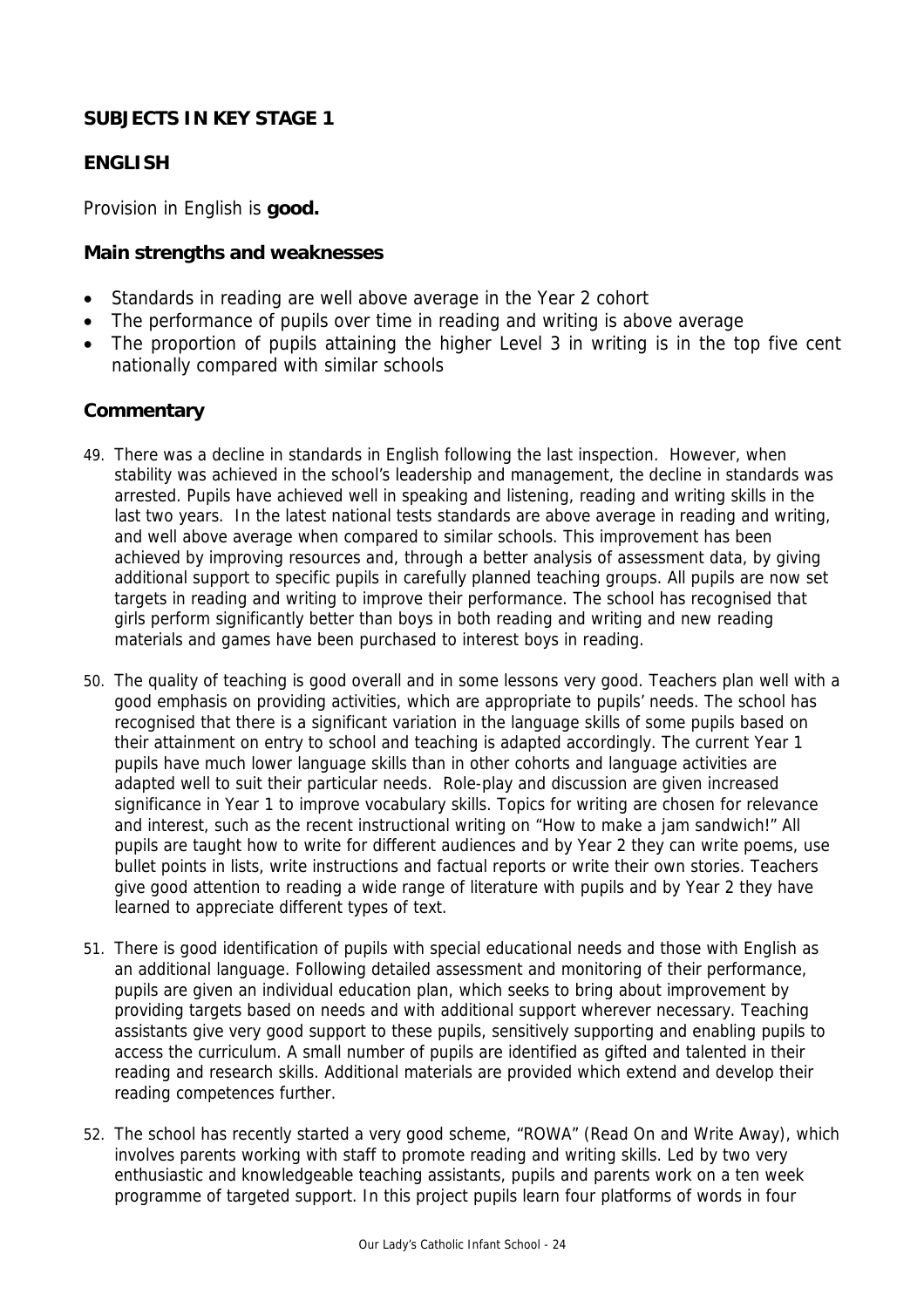stages of activities, which are completed either at school or home. As this is the first time the programme has been undertaken its effect has not yet been evaluated but the obvious enthusiasm of pupils, parents and teaching assistants is promoting an interest in reading.

53. The leadership and management of the subject are good. The literacy coordinator has a good knowledge of the subject's strengths and weaknesses and an enthusiasm for the subject. She is effective in analysing assessment information starting from the baseline data and including national test results. She ensures that the teaching and learning are suitably matched to the needs of pupils, because the teachers have an appropriate expectation of each cohort. For example, the below average attainment of the current Year 1 cohort has been identified and appropriate strategies to support their learning introduced. Teachers' planning and assessment information continues to be analysed regularly to ensure that priorities remain relevant. Over time the coordinator has introduced some good changes to bring about improved performance, such as in the greater use of Big Books.

# **Language and literacy across the curriculum**

54. Literacy is used well across the curriculum overall. Teachers find relevant and meaningful experiences to extend pupils' speaking and listening, reading and writing skills. Pupils are encouraged to dramatise historical events, write a list of instructions for making a mask in design and technology, or write a diary account of a day in a Victorian mill. However, there are few links made to ICT. A scrutiny of work included only one example of pupils' work linked to ICT, where pupils had used word processing skills to copy a poem with results of a satisfactory quality.

# **MATHEMATICS**

Provision in mathematics is **good.**

### **Main strengths and weaknesses**

- Standards are well above average and pupils achieve well
- Teaching and learning are good
- The subject is managed well

### **Commentary**

55. Standards are rising and are higher than they were at the previous inspection. However, standards vary year from year and the standards in the present Year 1 are lower than in Year 2. This is due to different standards of attainment on entry to school. Inspection evidence shows that pupils in both Years 1 and 2 achieve well and that standards in Year 2 are now well above average with more pupils attaining the higher Level 3. Pupils are developing a good understanding in number and have a secure grasp of addition and subtraction and can recognise sequences of odd and even numbers. Progress in shape, space and measures is good. Pupils have good opportunities to explore shape and to measure accurately. They can name and describe some properties of two and three-dimensional shapes and can measure using standard measures. Data handling skills are developing well and pupils competently produce graphs. There is a good emphasis on practical work and this helps pupils with special educational needs to understand new ideas and to learn effectively. The pupils have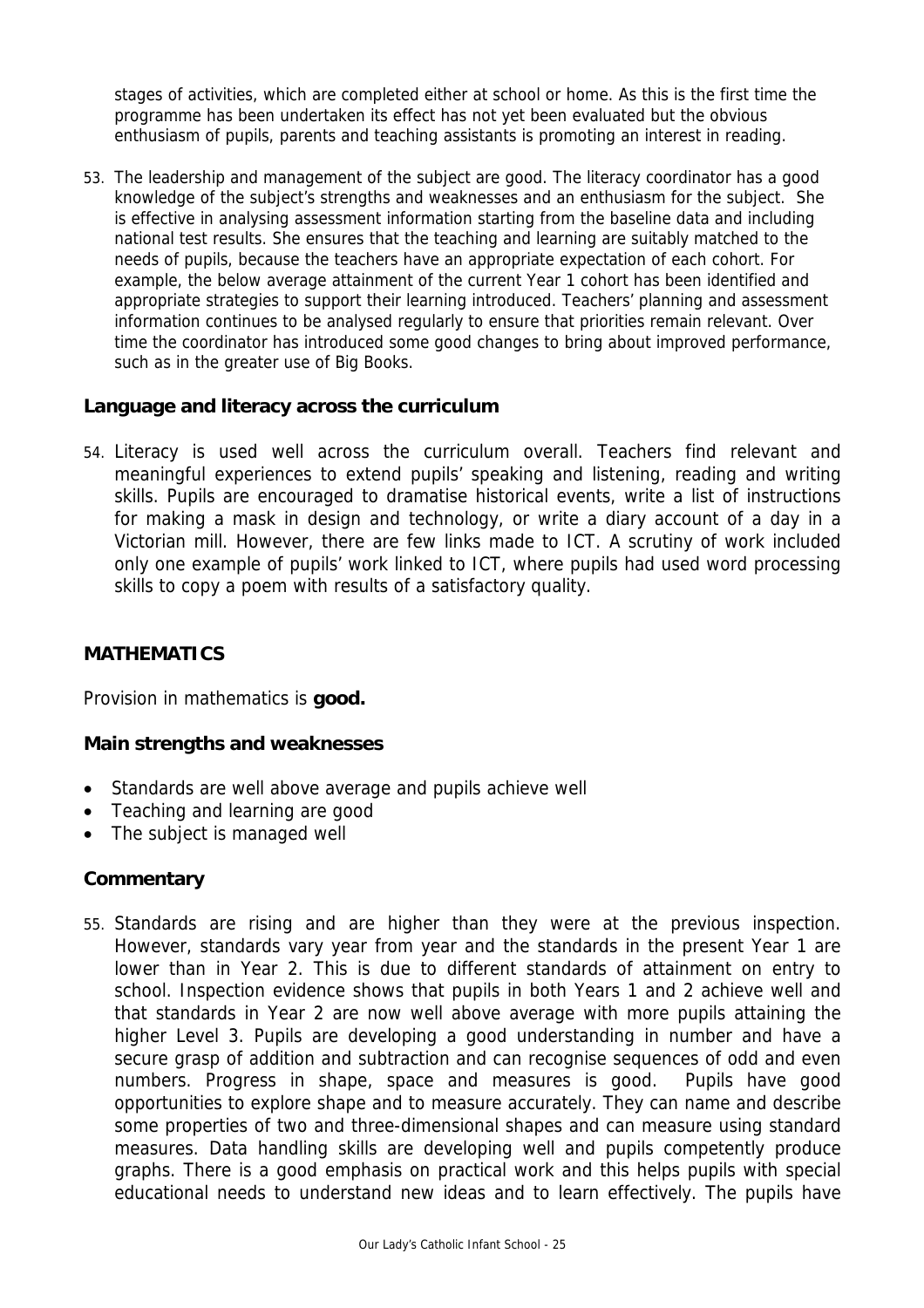good opportunities to use their knowledge of number in lessons, and there are satisfactory opportunities for extending their skills in other subjects, such as in design and technology when researching pupils' favourite foods. There pupils are keen to talk about their work and can use a good range of mathematical language, for example, a lower ability Year 1 pupil using wooden shapes to form a pattern said she was using squares and hexagons. Teachers emphasise the need for pupils to use the correct mathematical language.

- 56. Teaching and learning are good. Teachers use the National Numeracy Strategy well to plan work and to structure their lessons, although too often the session at the end of the lesson was rushed and did not give teachers sufficient time to ensure that the pupils had fully grasped the learning objectives of the lesson. The focus on mental recall of number facts at the start of lessons has helped pupils to grasp basic concepts such as doubling. Lessons have brisk pace and good challenge. There is a good rapport between staff and pupils and this contributes well to pupils' confidence in the subject. Teachers use a variety of methods to help the pupils to understand and develop effective skills. There is a good balance between direct teaching and opportunities for the pupils to practise and extend their knowledge and understanding. Teachers' instructions and explanations are clear and the learning objectives are shared well with the pupils. Teaching assistants have secure knowledge and play a significant part in working alongside less confident and lower ability pupils. Pupils settle to work quickly, listen attentively, are keen to respond to questions and work hard. Teachers have high expectations of presentation and consequently pupils present their work well. Homework is used satisfactorily. The school has sufficient, suitable resources and teachers use them well with the exception of computers, which are underused. Work is marked accurately and there are often helpful comments to guide the pupils. Marking is used well to assess pupil's progress and identify improvement targets.
- 57. The leadership of the subject has changed recently and the present coordinator is developing the role satisfactorily. The subject continues to be managed effectively. Assessment is regular and pupils' performance is monitored to ensure that progress is consistent. Termly targets for improving the pupils' work are set and each pupil has a target card, although pupils vary in their knowledge of what these are and how well they are achieving. Some pupils with special educational needs have specific targets liked to numeracy.

#### **Mathematics across the curriculum**

58. Mathematics is used satisfactorily in other subjects. Pupils collect and collate information about healthy eating and favourite foods and record the data in graphs and charts in their work. In history pupils worked with clocks to find out the number of hours Victorian children worked in the mills. Pupils' work in design and technology includes opportunities for measuring linked to their model making.

### **SCIENCE**

Provision in science is **satisfactory.**

#### **Main strengths and weaknesses**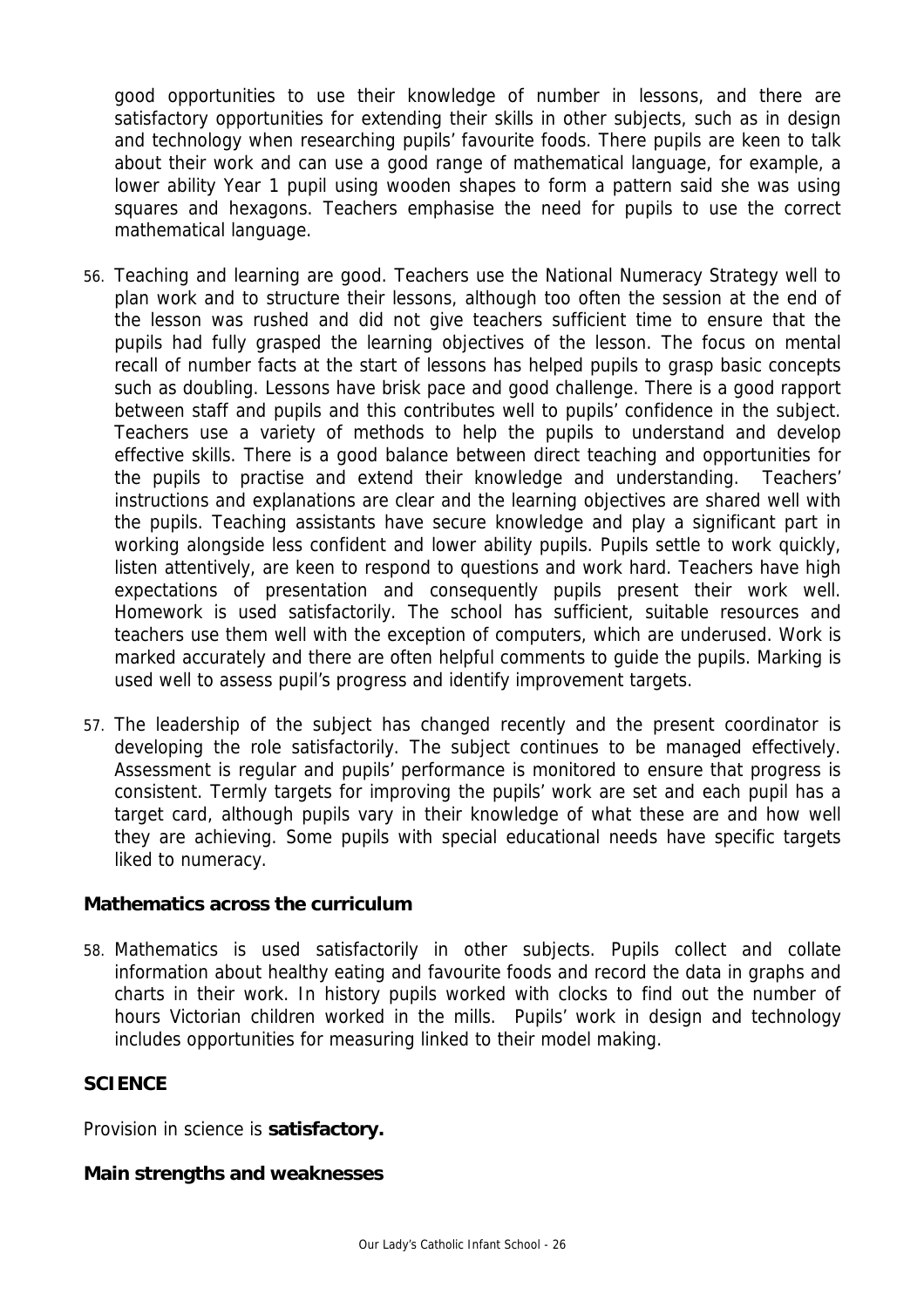- Standards are improving and more able pupils do well
- Teaching assistants support learning very well
- Teachers do not adjust their planning sufficiently to meet the needs of all pupils
- There are not enough opportunities for pupils to use ICT to support their learning

- 59. In 2004, compared to similar schools, teacher assessments show average numbers of pupils achieving national expectations and significantly more pupils attaining the higher level 3 than in other similar schools. These results are an improvement on the previous year and, place the school in the top five per cent of similar schools achieving the above average standards. For the current cohort there is limited work in the pupils' books at this stage of the academic year, but indications are that standards are in line with other pupils of the same age. There is no significant difference in the achievements of boys and girls.
- 60. The teaching was satisfactory overall in the lessons observed during the inspection although there was some good teaching in Year 1. Teachers have very good relationships with their pupils and consistent expectations of good behaviour and cooperative paired or group work. In both lessons in Year 2, most pupils used a teacher generated worksheet to record the materials and a range of objects were made, following a class demonstration of the task. Some found this easy while others struggled. There was no opportunity for the more able pupils to find their own ways of recording the outcomes or to extend their learning by, for example, finding reasons why certain materials are used for each object. Less able pupils struggled with the grid format and found the task very difficult. In both classes, however, the least able pupils and those with special educational needs were supported very well as they sorted objects with the teaching assistants. Very effective questioning extended learning well and these pupils made good progress during the lessons.
- 61. The teacher in Year 1 promoted investigative science well as individual pupils suggested and demonstrated ways to light a bulb with a battery, bulb in a holder and wires with crocodile clips. Pupils were delighted when this worked. The group activities were less effective. The two groups working with the teacher and the teaching assistant completed their circuits well and those with the teaching assistant drew and labelled their circuits accurately. Other pupils had different tasks but these were not sufficiently adjusted to meet their needs and few achieved what was asked of them, in spite of careful explanations from the teacher. A good plenary drew together pupils' findings well and safety issues were reinforced effectively.
- 62. The leadership of the subject has been disrupted recently due to the illness and death of the coordinator. The new subject leader has a clear understanding of what needs to be done to improve provision, including developing the use of ICT, but has not yet monitored teaching and learning. There are plans to create a wild area in memory of the previous subject leader. Pupils' learning is assessed at the end of each unit and these are used to track their progress. These are not yet used sufficiently to adjust curricular planning or the teachers' lessons. Similarly, teachers' marking, although accurate and evaluative with plenty of praise, lacks rigour in suggesting ways that pupils can improve or challenging questions to extend learning.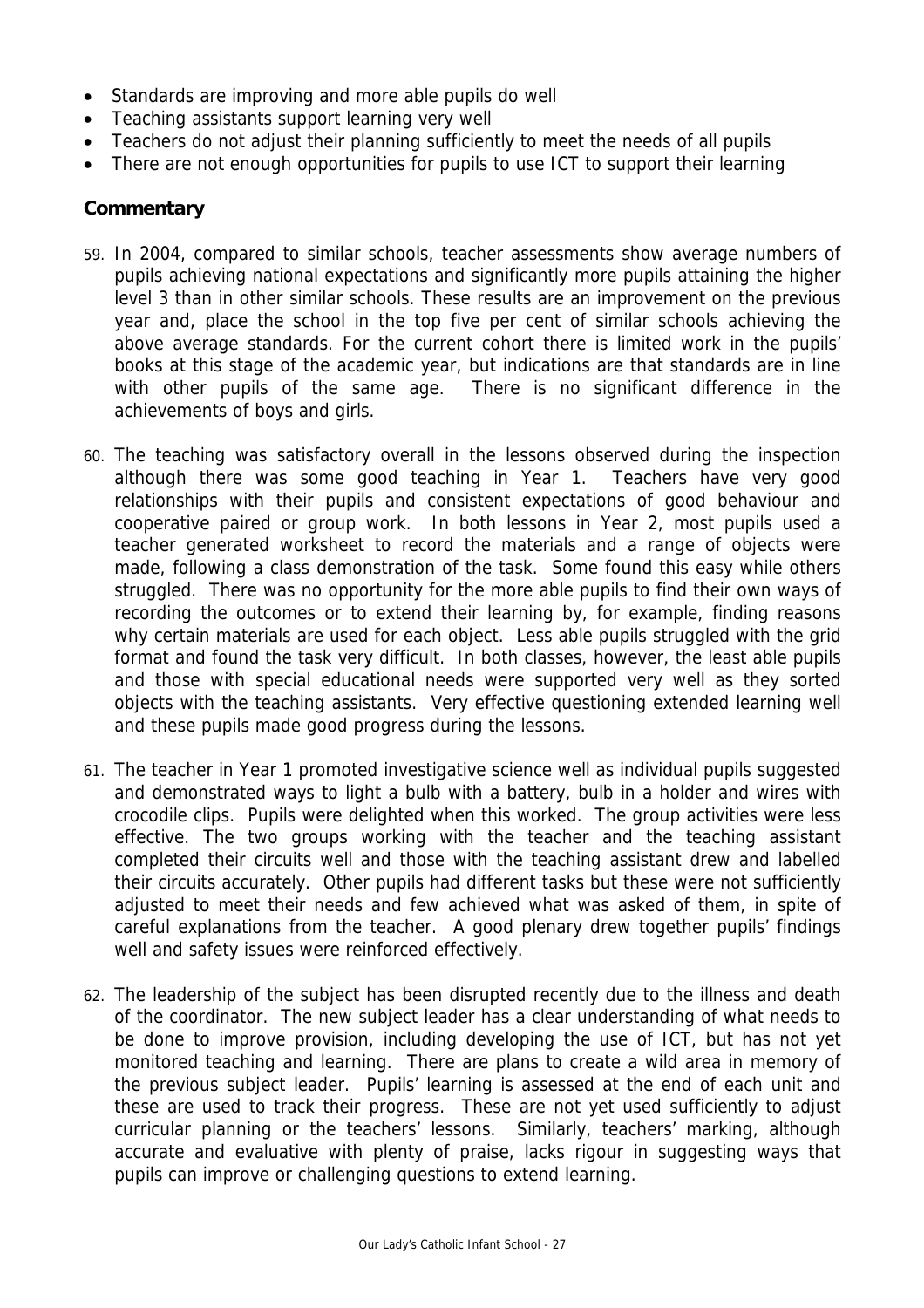#### **INFORMATION AND COMMUNICATION TECHNOLOGY**

Provision in information and communication technology (ICT) is **unsatisfactory.**

#### **Main strengths and weaknesses**

- Standards are below average by Year 2
- ICT is not used sufficiently in most other subjects
- The subject leader's role is not sufficiently well developed
- Pupils use graphics programs to produce good quality artwork

- 63. Very little ICT was seen during the inspection and samples of work show limited word processing, the same work for pupils of all abilities, and one piece of work from pupils in Year 1, using graphics tools to create a picture. Pupils do not have their own folders on the computers and there is very little evidence of the use of ICT in other subjects, apart from art and simple games to support literacy and numeracy in the reception classes.
- 64. Pupils in Year 1 are beginning to consolidate their word-processing skills. One or two recall technical terms such as "highlight" and some remember how to change font size, style and colour. However, many struggle with this and for some their poor control of the mouse hinders their actions. In a well-taught lesson both the teacher and the teaching assistant had to give a great deal of support to the pupils working in pairs on the computers. Other activities, such as collecting different fonts from magazines and listing labels in the classroom, were very relevant and helped to consolidate pupils' understanding of fonts and labels. The lesson in Year 2, at the end of the day, had very little pupil input as individuals clicked on objects on the screen during an interactive "Little Animals" story from the BBC website. This was difficult as pupils had difficulty reaching the computer. Some pupils were unsure which side of the mouse to click to select Pupils enjoyed the activity but few ICT skills were used. Later a pupil demonstrated the use of the tools in a graphics program. This was a class effort but eventually the task was achieved. A more able pupil filled the shapes created with "taking a line for a walk" efficiently.
- 65. There are some good examples of pupils' ICT generated artwork on display and pupils have a good understanding of the artist's style. Overall, however, pupils do not have enough access to ICT. The computers are in cramped areas and some have only just been connected to the Internet. There are some networked computers but this facility is not used. Although there has been some training for teachers this has been insufficient. The new subject leader has not yet had sufficient training either in computer skills or for her duties as a manager. There is a good scheme of work developed by the LEA but pupils struggle with it as they have little opportunity to develop their skills by using them in other subjects. The pupils are a long way from using computers as tools to access knowledge or to support independent learning across the curriculum.
- 66. Resources are beginning to improve. An interactive whiteboard is available, although mainly the teacher used this for demonstration during the inspection. More are planned and there is a programme of improving hardware over time. The headteacher has a very good understanding of what needs to be done to improve the provision, teaching and learning of ICT, but there has been insufficient progress since the last inspection.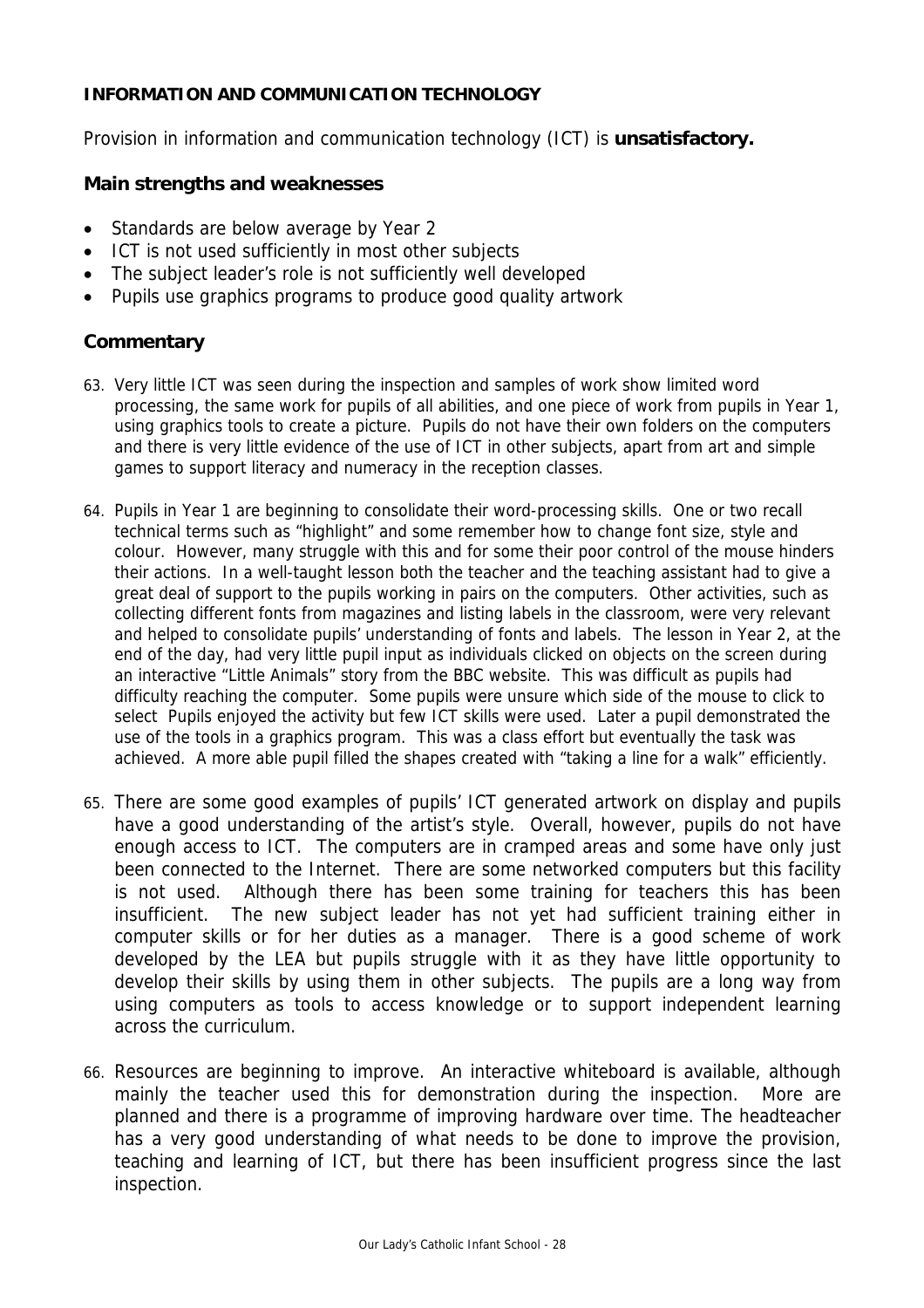# **Information and communication technology across the curriculum**

67. Insufficient use is made of ICT in other subjects of the curriculum. There were some examples of word processing seen during the inspection and, in reception, number and spelling games. Teachers' planning shows that, in Years 1 and 2, there are few opportunities for pupils to consolidate their skills in other curriculum activities and as a result standards remain below average.

### **HUMANITIES**

68. **Geography** is taught in an alternate cycle with history and during the inspection no lessons were seen. As a result no judgements can be made about the quality of provision, standards or teaching and learning. From a scrutiny of work and discussions with the coordinator indications are that pupils' achievements are average. By Year 2 pupils have a satisfactory understanding of weather and climatic change and they know how to dress in various countries in each season. Teachers' planning shows that lessons are sometimes combined with other subjects. There is a good focus on speaking and listening, reading and writing. Completed written work shows that pupils have a satisfactory understanding of their locality and of some European destinations. Pupils in Year 2 have written a holiday list, which indicates a satisfactory knowledge of weather in England and overseas and also a holiday postcard in which they show some understanding of distance and travel. The curriculum includes local geographical studies in the immediate vicinity, when pupils are taught to identify different types of buildings and amenities. In Year 1 they visit a country park to learn about simple map-making. The subject makes a good contribution to the social and cultural understanding of pupils. Subject leadership is not sufficiently well developed because of the changes in staffing and instability in leadership and management. Currently, there is no action plan for the development of this subject. A newly appointed coordinator recognises these weaknesses and is eager to introduce developments.

### **History**

Provision in history is **good.** 

### **Main strengths and weaknesses**

- Pupils enjoy this subject because the teaching is good
- Practical experiences and role-play bring a relevance to the learning

# **Commentary**

69. By Year 2 standards in history are above average. Pupils are showing a good ability to compare and contrast their own life with that of children of previous generations. In a project on the Victorians pupils have learnt about the impact of innovation in the home and workplace. They have considered the benefits of electricity in the home and of automation in the mills. Pupils have calculated how many hours Victorians children worked in the mills and compared with rates of work and play in their own lives. By Year 2 pupils are showing good levels of empathy with Victorian children. They have learned about orphan Annie, a child of their age, who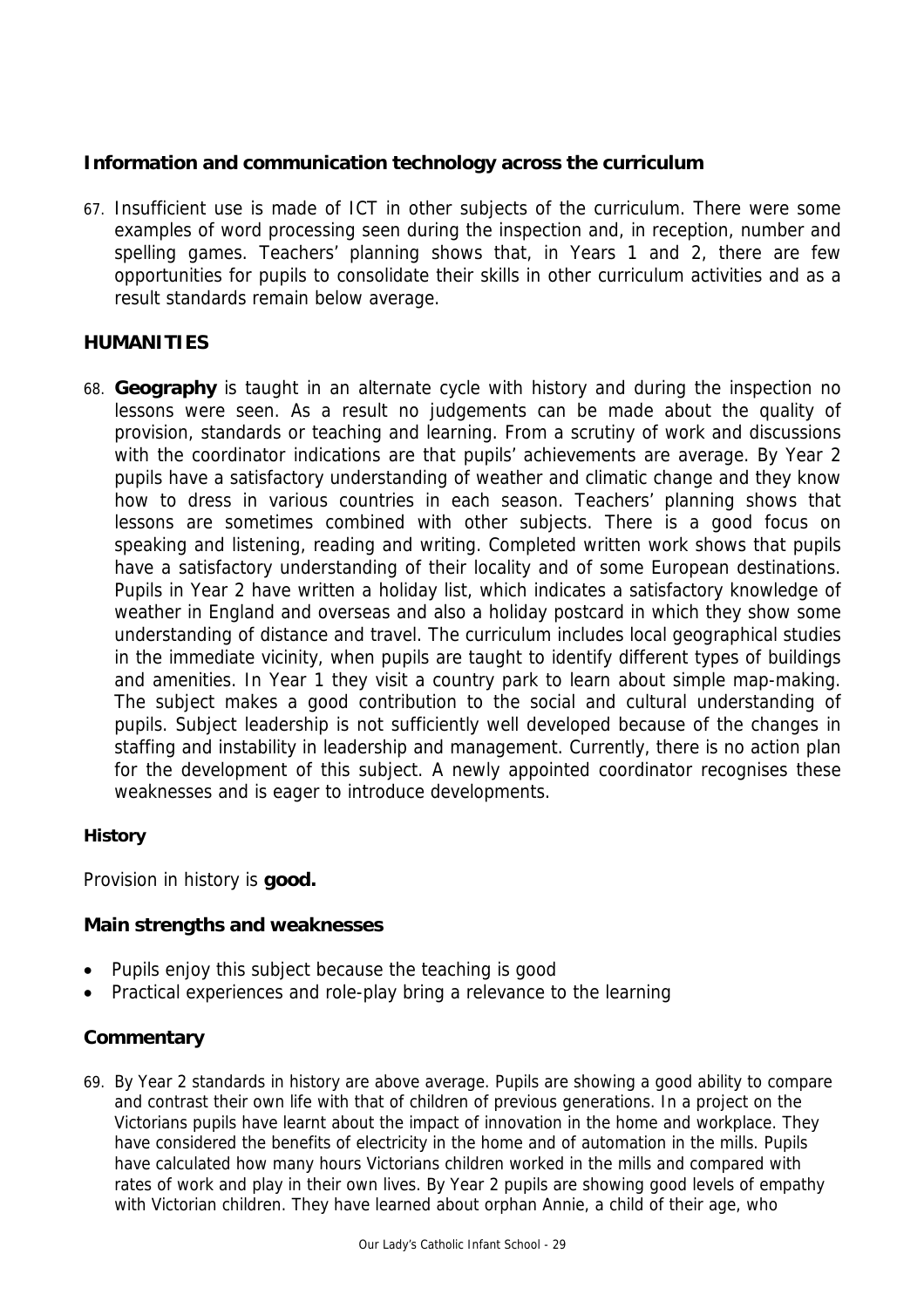experienced poverty and hardship as she worked in the mills daily and discussed how the concentration on healthy eating and exercise is beneficial to their own well-being. These pupils have a good understanding of chronology for their age and can place Queen Victoria and Queen Elizabeth in the appropriate century when making a timeline.

- 70. Teachers are confident in their teaching of history and they use a good variety of strategies to enliven lessons and excite pupils' interest in history. Planning is good and effective links with other subjects promotes pupils' knowledge well. In some good work in Year 1 pupils role-played Mrs Lather in her Victorian laundry. They enjoyed their teachers' dramatisation of Mrs Lather, and on her visit to the classroom asked well-conceived questions, which extended their learning very well. In a good link with art and design, pupils made observational drawings of Victorian washday artefacts. Later, in discussions, pupils used technical terms and practised with the equipment to find out how it was used in a Victorian home. By the teacher's skilful questioning pupils soon realised how computerised systems of today have made washday easier. Displays in classrooms and around the school extend pupils' knowledge very well. For example, a display on historical leaders has increased pupils' knowledge of Martin Luther King and Mother Teresa. Overall, the subject makes a very good contribution to the spiritual, moral and social and cultural development of pupils.
- 71. The coordinator is newly appointed to her role this term and her leadership and management are not yet sufficiently well developed. Nevertheless the subject has a good profile in school because of the high levels of enthusiasm of staff and, as a result, standards are consistently good.

# **CREATIVE, AESTHETIC, PRACTICAL AND PHYSICAL SUBJECTS**

- 72. There is insufficient evidence to make a judgement on the quality of provision, standards, or teaching and learning in music, physical education or design and technology. The work in **design and technology** has improved significantly since the last inspection. Pupils in Year 1 and 2 cover a good range of learning opportunities and use a wide variety of materials and techniques effectively. These include planning and making a fruit salad, using construction kits, designing and making moving models, constructing different structures and working with some simple mechanisms. Year 2 designs for making a puppet are very well set out and show that the pupils have thought very carefully about their ideas and evaluate their work thoughtfully. The work in pupils' books and on display clearly indicates that pupils take much pride and care in their work and that teachers have high expectations.
- 73. In **physical education,** there is a comprehensive programme of work in gymnastics, games and dance. Only one lesson was observed. The very good lesson was active and challenging and very effectively taught by the knowledgeable teacher. The pupils enjoyed the lesson and were fully engaged in the tasks and worked hard. The lesson gave the pupils good opportunities to improve their skills in moving and creating a sequence of movement using large apparatus, which they did very well. The school's facilities and accommodation are good. Indoors there is a good sized, well-equipped hall and there is a good outdoor space, which provides good opportunities for physical activities. The effective subject coordinator has successfully extended the range of opportunities, particularly as part of the Primary Link programme. For example, the school has planned for football coaching from a local football team. Appropriate staff training in dance and gymnastics has taken place and training in games is to be provided.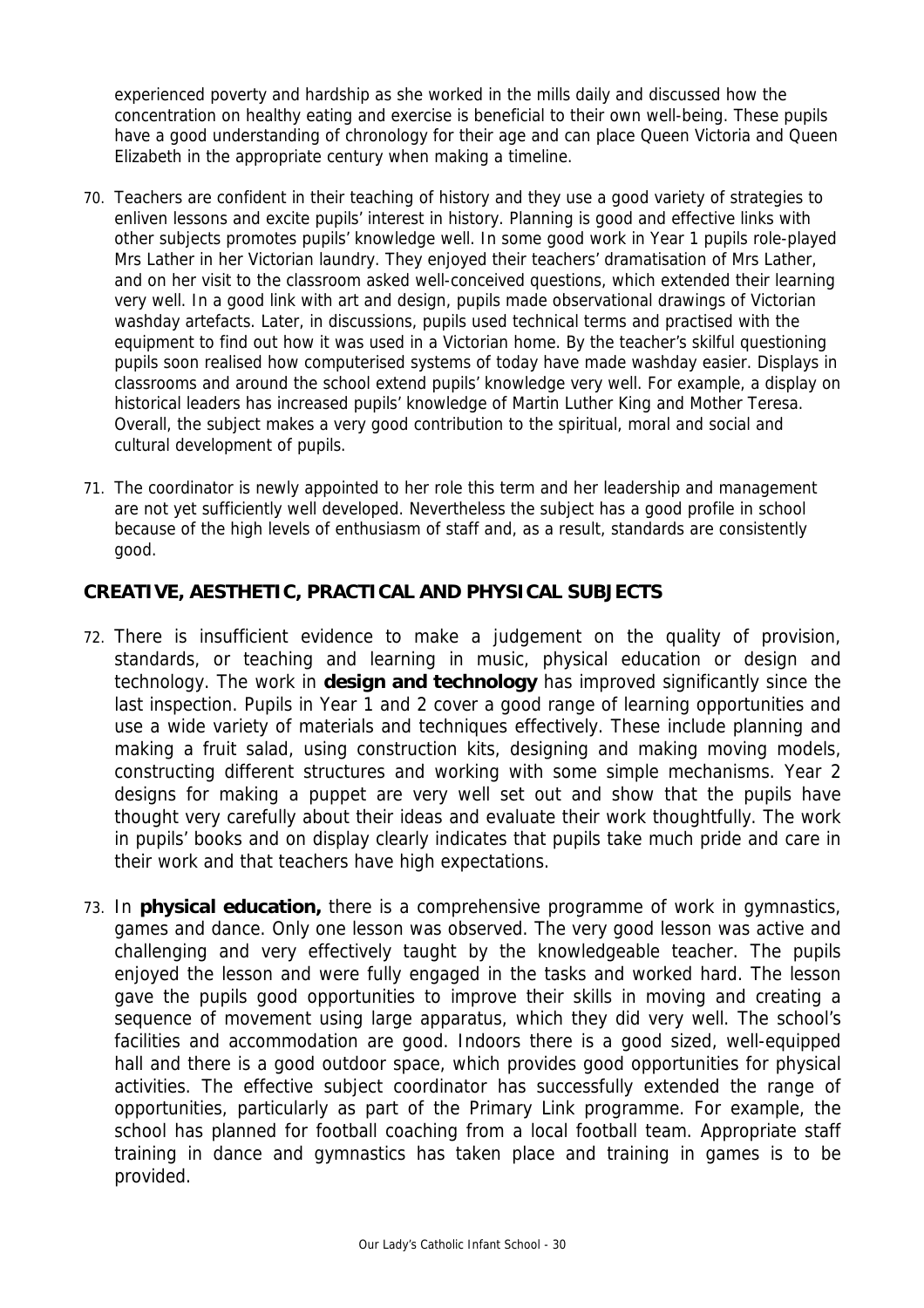74. In **music**, the singing in assemblies is good. Children sing confidently and rhythmically and obviously enjoy their performance. Occasionally, they lack concentration when learning new hymns. In the two lessons observed in Year 1, pupils understood that music can be loud and soft and adjust their singing and playing on the good quality percussion instruments in response to hand signals and musical symbols. Some used the word "dynamics" accurately. Although the teaching was satisfactory overall, in both lessons the use of time was not as effective as it could have been and pupils spent some time inactive. In one lesson the teacher had high expectations and pupils achieved well overall, although there were not enough opportunities for pupils to evaluate their performance or to make suggestions. Pupils know a good range of nursery rhymes and sing well. The scheme of work is relevant and appropriate and reflects the ethos of the school as well as the requirements of the National Curriculum. There are recorder clubs and the choir is planned to resume shortly. The new subject coordinator is knowledgeable but has not yet had time to audit provision or teachers' planning for the subject.

# **Art and design**

Provision in art and design is **very good.** 

# **Main strengths and weaknesses**

- Pupils' achievements in art are well above average
- There is some excellent teaching
- Good quality artwork permeates through the whole curriculum and supports pupils' spiritual and cultural development very well

- 75. The subject coordinator is a talented artist and is ambitious to achieve high standards for pupils in this subject. Her teaching is excellent. Techniques are carefully taught and very clear guidance enables pupils to produce work of high quality. Her delight in their achievements results in high levels of concentration from the pupils, so that they achieve very well. Pupils in Year 1 produced high quality observational drawings of horse chestnut leaves, produced painted leaves with good texture and well-fashioned trees. The teacher's very high expectations of pupils' abilities and her love of the subject have resulted in very good quality artwork across the school.
- 76. In a lesson in Year 2 there was a good range of activities linking with the topic about Africa. A good discussion about pattern showed that pupils were perceptive. They identified different types of pattern and repeated patterns. Pupils began to make clay pots with the teacher and the teaching assistant. Some time was spent in experiencing the feel of the clay, with some useful discussion but preventing much progress towards producing coil pots. Other pupils successfully produced patterns with chalk, maintaining concentration and showing pride in their work. Observational drawings of wooden animals were less successful because of the lack of guidance throughout. Pupils with special educational needs and those with English as an additional language are well supported in lessons and made good progress.
- 77. There has been a programme of training in a range of techniques for the teaching assistants to enable them to support pupils well and some training for the teachers. A high quality portfolio and photographic evidence of pupils' work as well as displays around the school show that pupils have a good understanding of the work of other artists and the work of other cultures. The good scheme of work, produced by the coordinator covers the elements of the National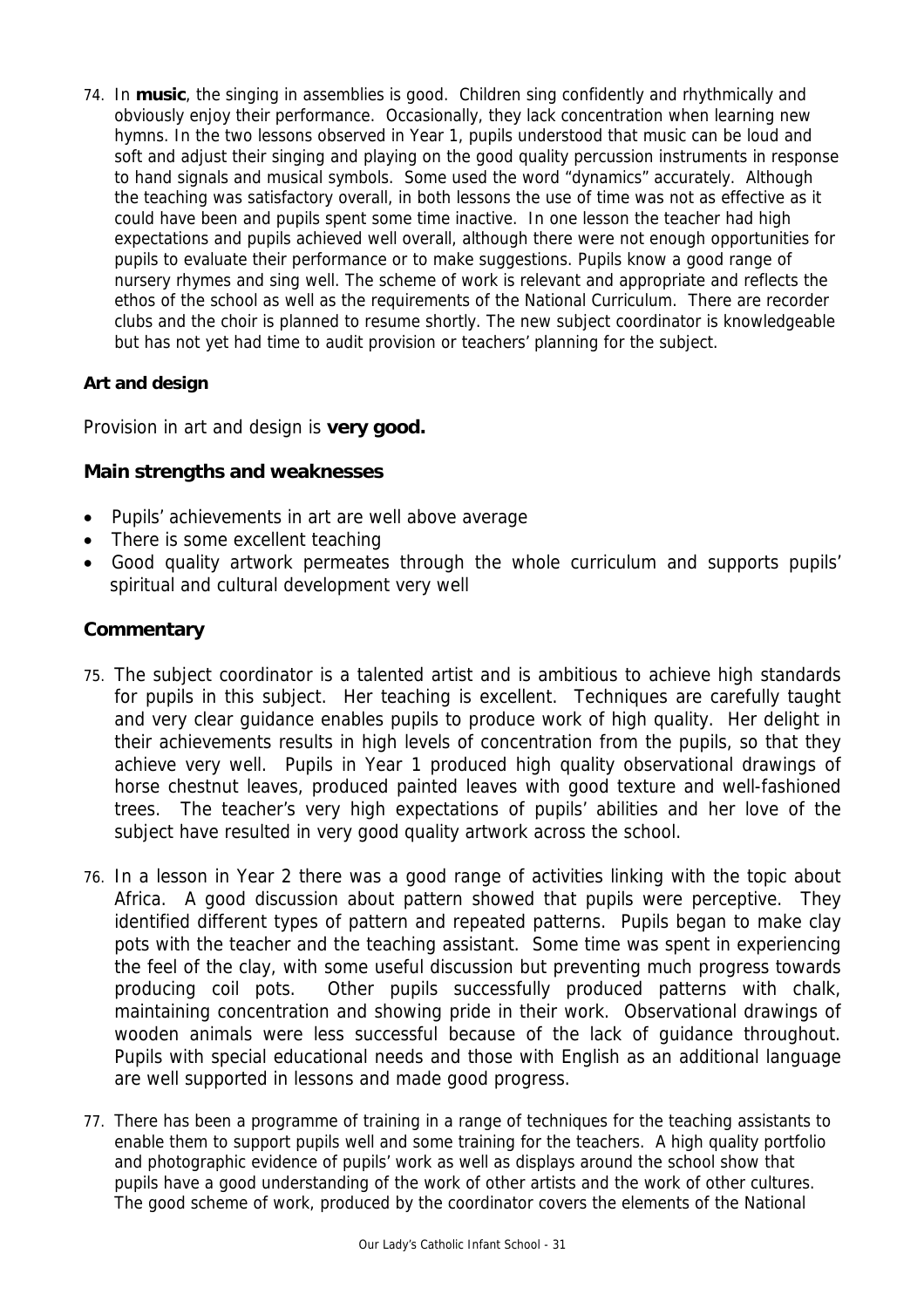Curriculum well and makes effective links with other subjects. Resources are of a good quality, enhanced by contributions from local shops and businesses.

# **PERSONAL, SOCIAL AND HEALTH EDUCATION AND CITIZENSHIP**

Provision in personal social and health education (PSHE) is **very good.**

#### **Main strengths and weaknesses**

- There is whole school involvement in PSHE
- The curriculum includes a very good focus on inclusion and personal responsibility to support the needs of others;

- 78. Pupils' personal development, including their knowledge of social and health issues, is very good, because the school's mission statement, "To love one another as I have loved you", pervades all its work and influences all relationships. Pupils reflect on their personal experiences and local and world issues very well for their age. To support their opportunities for reflection there is a very strong well-planned programme of activities for the development of PSHE in lessons, assemblies and informal situations. Pupils understand very well the need to consider others in the community and they learn to be good citizens. They pray regularly for the needs of others and make financial donations to support those in need.
- 79. The quality of teaching of social and health education is very good. Visits and visitors enhance the provision. Health, sex and drugs education are all included in the curriculum and taught with a sensitive regard to pupils' needs. The participation in the healthy schools initiative is helping pupils to learn about healthy eating and the consequences of poor eating habits. Staff respond well to personal and social issues as they arise. Loneliness or anxieties on the playground are overcome through carefully planned strategies to develop relationships. Teachers are skilled at identifying and supporting the various needs of pupils and in different groups their needs are assessed and improvements in relationships sought. For example, the "New Kids on the Block" group helps new arrivals to feel that they belong. Skilful questioning enables teachers to understand the views of pupils and respond to their needs. The very good ethos of the school helps pupils to become mature and responsible and they show very good respect for others. Teachers give star awards to pupils to show appreciation of any good social as well as academic achievement.
- 80. The subject is very well led and managed by the headteacher who is committed and dedicated to ensuring that the needs of all pupils are understood and addressed. Her leadership in PSHE enthuses others to support her and enhances the provision across the school. She consistently encourages staff and governors to consider the needs of the individual, such as by improving the playground provision for pupils, or by offering a time of prayer to staff as they deal with a difficult classroom issue. Provision for the personal, social and health education of pupils is a strength of the school.